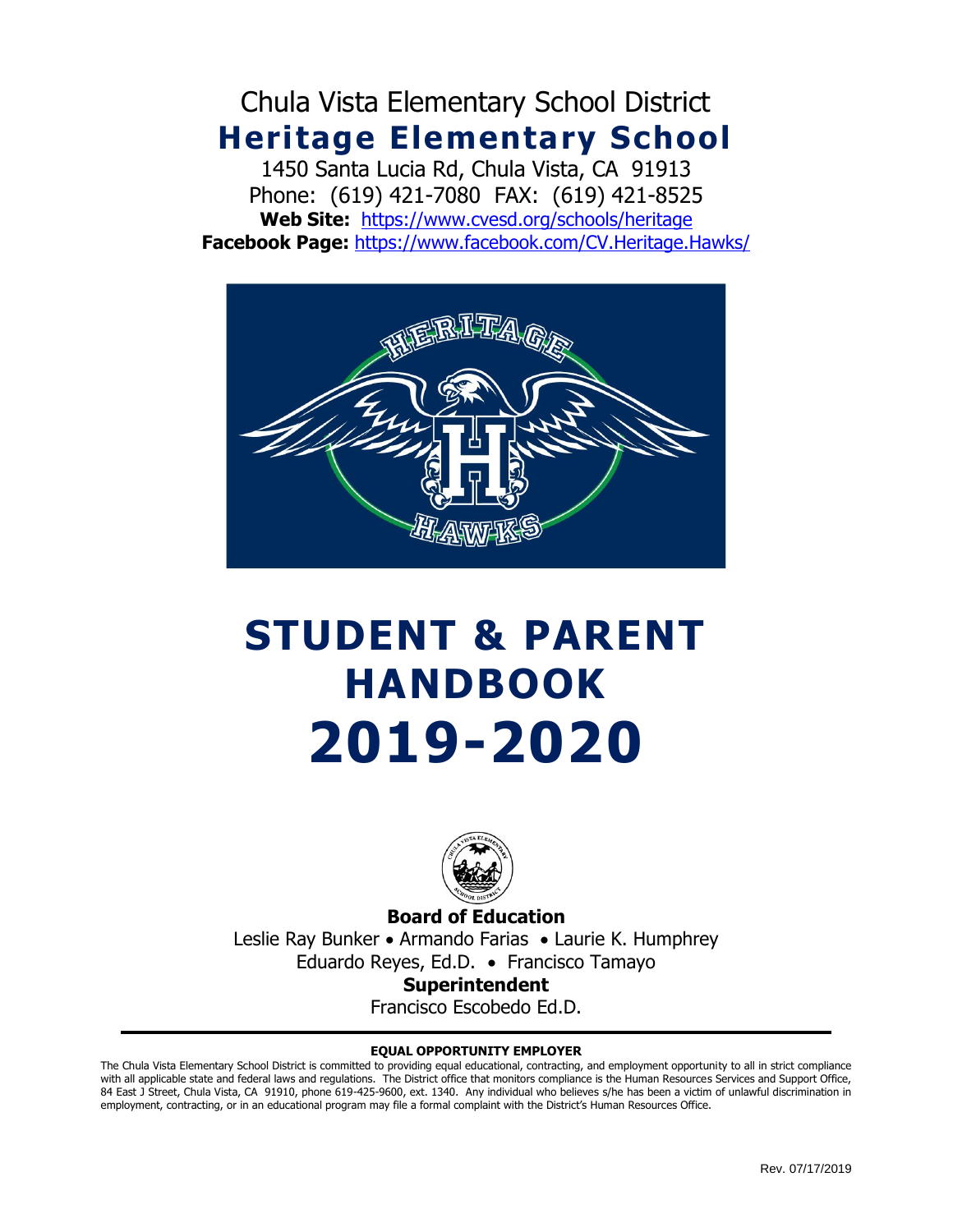### **Message from the Principals**

Dear Parents,

On behalf of the staff at Heritage Elementary School, we are elated to welcome you to the 2019-2020 school year! We are looking forward to a productive partnership with you to ensure all children achieve their highest potential. It is the goal of Heritage Elementary to provide all students with the opportunity to reach their academic, social, emotional and physical potential, discover their gifts and talents, and grow up to be productive citizens. Please take the time to read the information contained in this packet, as it will provide you with the school policies and procedures. It also contains information regarding the services and programs at Heritage. We look forward to serving you and providing your child/children with the best education possible.

We know a strong partnership with you will make a great difference in your child's education. Your participation in your child's education is vital. Our parent organizations enrich the education of your child. The Parent Teacher Organization (PTO), School Site Council (SSC), English Learner Advisory Committee (ELAC) and the classrooms welcome your participation. On behalf of the Heritage staff, we thank you for your support and look forward to working with you during the 2019-2020 school year.

Your partners in education,

Ruth Diaz de Leon **Dr. Laura Lemos** 

Principal Associate Principal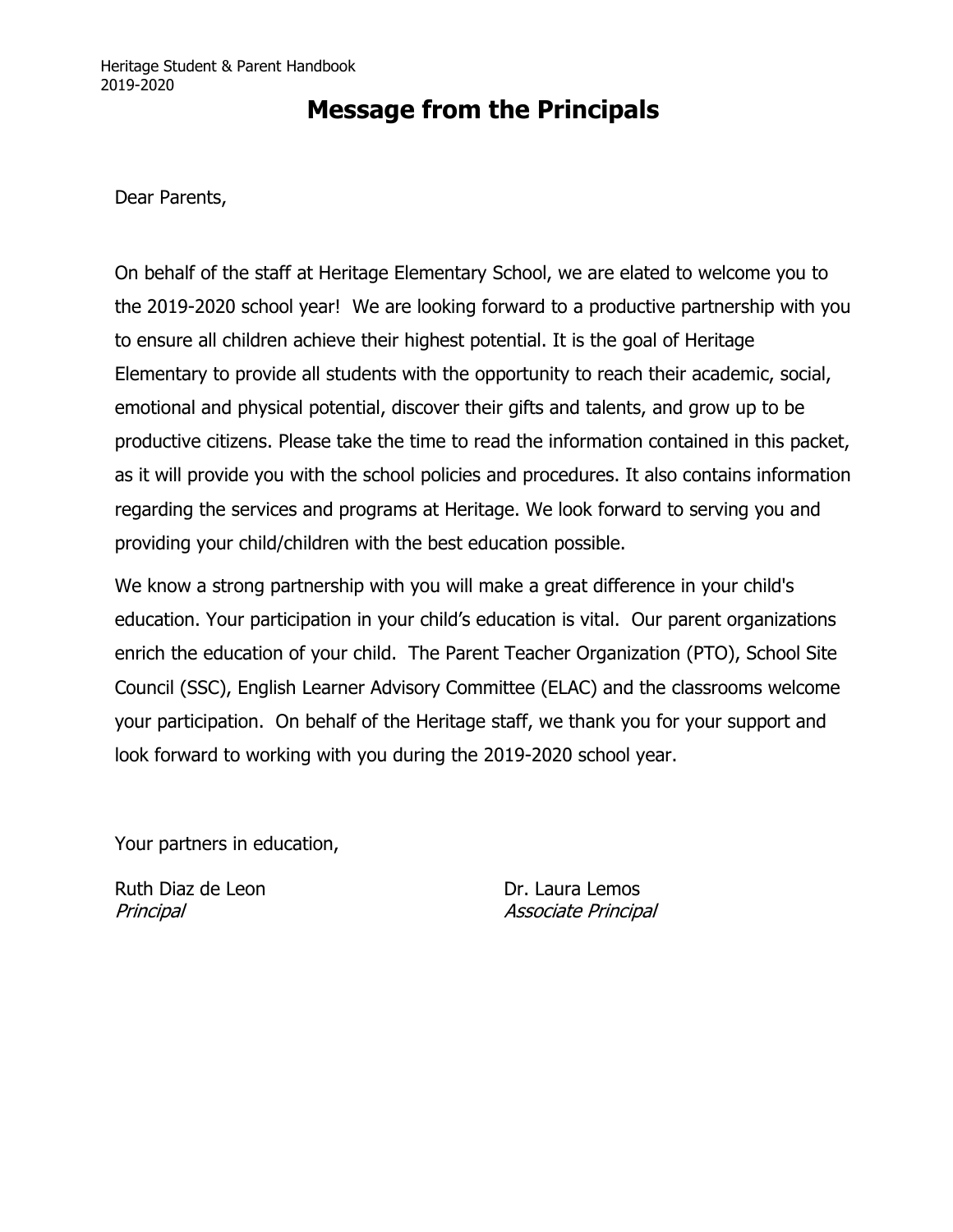# **TABLE OF CONTENTS**

| <b>Office Hours and Student Daily Schedule</b> | 1       |
|------------------------------------------------|---------|
| <b>C.V.E.S.D. Annual Calendar</b>              | 2, 3    |
| <b>Nutrition</b>                               | 4       |
| <b>Attendance and Absence Procedure</b>        | 5, 6, 7 |
| <b>Medication and Student Health</b>           | 8       |
| <b>School Routines</b>                         | 9       |
| <b>Birthday Celebrations/Wellness Policy</b>   | 10      |
| <b>Homework Policy</b>                         | 11      |
| <b>Dress Code</b>                              | 12      |
| <b>Safety</b>                                  | 13, 14  |
| <b>Disaster Procedures</b>                     | 15      |
| <b>Academic Programs</b>                       | 16      |
| <b>Extra-Curricular Programs</b>               | 17      |
| <b>Visitors &amp; Volunteers</b>               | 18      |
| <b>Family Resources</b>                        | 19      |
| <b>Parent Code of Conduct</b>                  | 20      |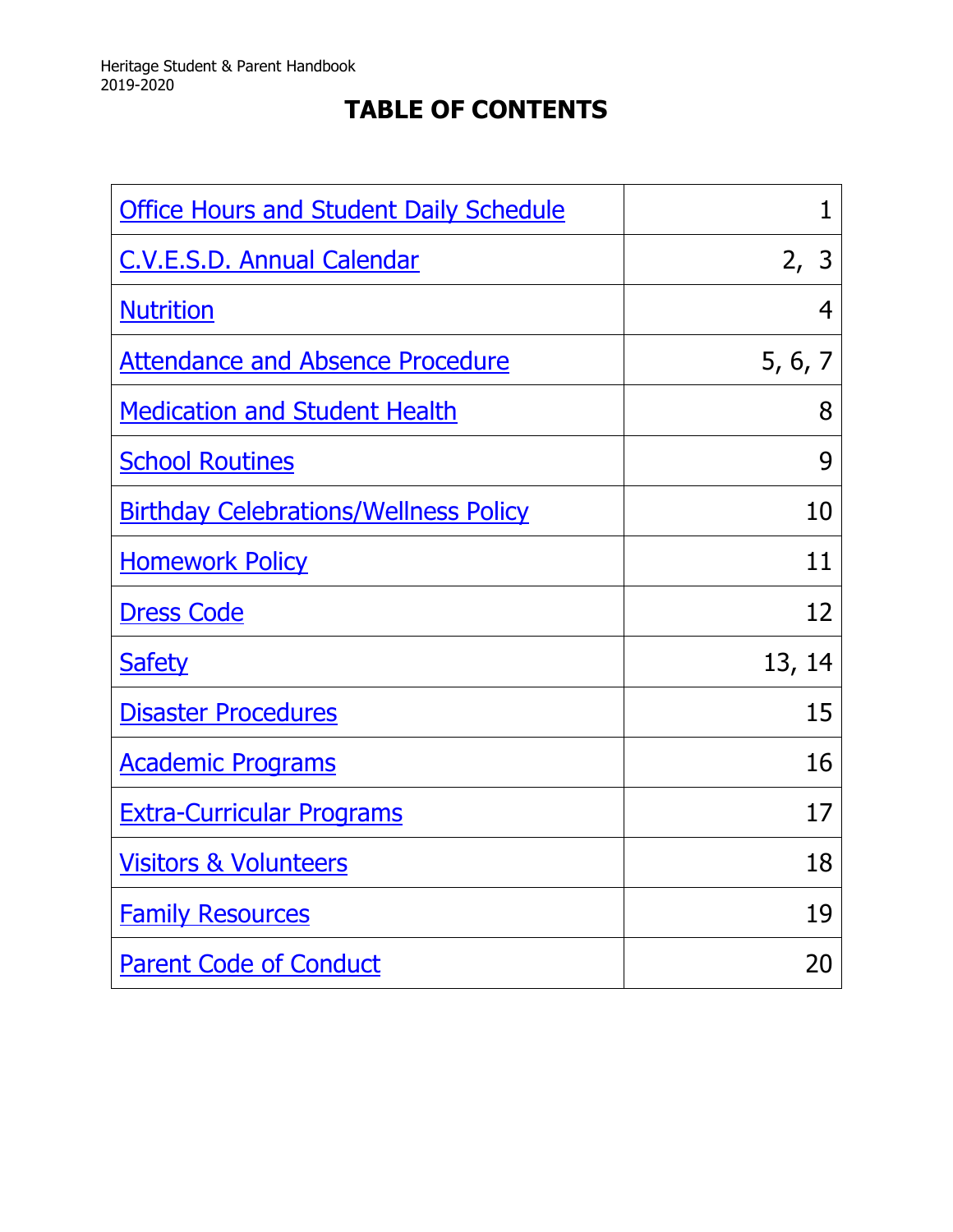### **HOURS OF OPERATION AND DAILY SCHEDULE**

**Office Hours:** Monday – Friday 7:30 am – 4:00 pm

<span id="page-3-0"></span>**School begins at 7:45 am.** Students are expected to arrive at school no earlier than 7:30, unless they are participating in the breakfast program or Safety Patrol. Upon arrival, students are to line up on the blacktop playground area until the bell rings. Teachers will escort students to class.

#### **Breakfast: 7:05 am – 7:35 am**

#### **CLASSROOM Hours**

#### **Transitional Kinder (TK)**

| A.M.       | 7:45 am $-11:05$ am   | Monday – Thursday | Blacktop lineup / dismissed at front gate                        |
|------------|-----------------------|-------------------|------------------------------------------------------------------|
| P.M.       | 11:10 am $-$ 2:30 pm  | Monday – Thursday | Pickup at front gate / dismissed at classroom                    |
| A.M. & P.M | $7:45$ am $-11:05$ am |                   | Friday & Modified Days Blacktop lineup / dismissed at front gate |

#### **Kindergarten** (dismissed from classroom)

| 7:45<br>2:00<br>) pm<br>am<br>$\overline{\phantom{0}}$  | Monday $-$<br>Thursday                       |
|---------------------------------------------------------|----------------------------------------------|
| 7:45<br>:45 pm<br>am<br>$\overline{\phantom{0}}$<br>TZ. | <b>Modified Days</b><br><b>Fridays</b><br>ະ& |

#### **Grades 1st – 6th**

| $7:45$ am $-$         | Thursday                           |
|-----------------------|------------------------------------|
| $2:15$ pm             | Monday –                           |
| $7:45$ am $-12:45$ pm | <b>Fridays &amp; Modified Days</b> |

#### **RECESS Schedule**

|               | <b>Morning</b>        |               | <b>Afternoon</b>                    |
|---------------|-----------------------|---------------|-------------------------------------|
| AM TK         | $9:15$ am - $9:45$ am | <b>PM TK</b>  | 12:15 pm - 12:45 pm                 |
| Kinder        | $8:45$ am - 9:00 am   | Kinder & 1    | $1:10 \text{ pm} - 1:25 \text{ pm}$ |
| Grade $1 & 2$ | $9:15$ am - $9:30$ am | Grade $2 & 3$ | 1:30 pm $-$ 1:40 pm                 |
| Grade 3 & 4   | 9:35 am - 9:55 am     |               |                                     |
| Grade $5 & 6$ | 10:00 am - 10:20 am   |               |                                     |

| <b>Afternoon</b> |                                     |  |  |  |  |
|------------------|-------------------------------------|--|--|--|--|
| <b>PM TK</b>     | 12:15 pm - 12:45 pm                 |  |  |  |  |
| Kinder & 1       | $1:10 \text{ pm} - 1:25 \text{ pm}$ |  |  |  |  |
| Grade $2 & 3$    | 1:30 pm $-1:40$ pm                  |  |  |  |  |

#### **LUNCH Schedule**

| Kindergarten | $ 10:30$ am $-11:15$ am                |
|--------------|----------------------------------------|
| Grade 1      | $10:45$ am $-11:30$ am                 |
| Grade 2      | $ 11:00$ am $-11:45$ am                |
| Grade 3      | $11:15$ am $-12:00$ pm                 |
| Grade 4      | $11:30$ am $-12:15$ pm                 |
| Grade 5      | $11:45$ am $-12:30$ pm                 |
| Grade 6      | $ 12:00 \text{ pm} - 12:45 \text{ pm}$ |

#### **Modified Days** – Every Friday and:

| First day of school      | July 22, 2019           | Spring Conferences       | March 12 – 19, 2020  |
|--------------------------|-------------------------|--------------------------|----------------------|
| <b>Fall Conferences</b>  | Sept. $12 - 19$ , 2019  | Return from spring break | <b>April 6, 2020</b> |
| Return from winter break | <b>January 14, 2019</b> | Last day of school       | June 3, 2020         |

**GATES –** NOTE: Back gate will remain closed in heavy rain/wet field conditions**:**

**Mon - Thurs:** Opened 7:15 am/*Locked 7:45 am* Opened: 2:10 pm/*Locked 4:00 pm*<br>**Fri/Mod. Days** – Opened 7:15 am/*Locked 7:45 am* Opened 12:40 pm/*Locked 4:00 pm* **Fri/Mod. Days** – Opened 7:15 am/*Locked 7:45 am*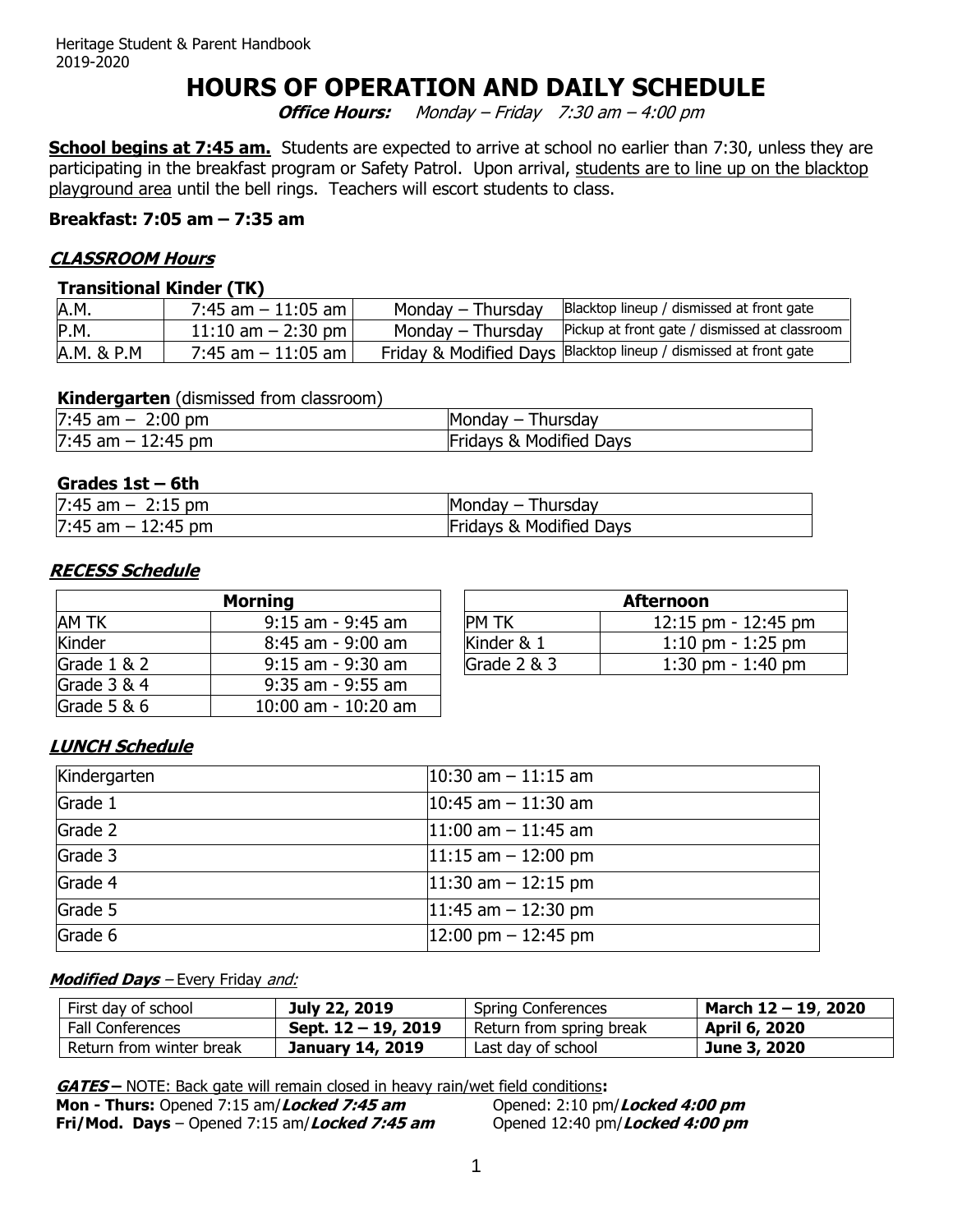**CVESD ANNUAL CALENDAR 2019-2020 (Jul - Dec)**

<span id="page-4-0"></span>

| 1.17                                                                                                                                                                                                                                                                | CHULA VISTA ELEMENTARY SCHOOL DISTRICT<br>2019 - 20 SCHOOL YEAR-ROUND CALENDAR                                                                                                                                                                                                                                                               |  |
|---------------------------------------------------------------------------------------------------------------------------------------------------------------------------------------------------------------------------------------------------------------------|----------------------------------------------------------------------------------------------------------------------------------------------------------------------------------------------------------------------------------------------------------------------------------------------------------------------------------------------|--|
| <b>JULY 2019</b><br>w<br>s<br>т<br>s<br>м<br>$\top$<br>F<br>3<br>4<br>5<br>6<br>1<br>2<br>9<br>10<br>11<br>7<br>8<br>12<br>-13<br>18<br>19<br>20<br>14<br>15<br>16<br>17<br>23<br>- 24<br>25<br>21<br>22<br>26<br>27<br>29<br>28<br>30<br>-31                       | 7/1<br><b>Fiscal Year begins</b><br>7/4<br>Legal Holiday - Independence Day<br>7/9<br>First Day for 200-day Employees<br>7/17<br>186-day CNS II & III Employees Report<br>7/18 7/19 Teacher Preparation Days<br>7/22<br><b>Students Report to School - Minimum Day</b><br>End of first school month, $8$ days taught + $2$ teacher work days |  |
| <b>AUGUST 2019</b><br>s<br>s<br>м<br>т<br>w<br>F<br>т<br>$\overline{2}$<br>3<br>1<br>5<br>$\overline{7}$<br>9<br>10<br>4<br>6<br>8<br>12<br>13<br>11<br>14<br>15<br>16<br>-17<br>20<br>22<br>18<br>19<br>-21<br>23<br>24<br>25<br>26<br>27<br>28<br>29<br>-30<br>31 | End of second school month, 22 days taught                                                                                                                                                                                                                                                                                                   |  |
| <b>SEPTEMBER 2019</b><br>s<br>s<br>т<br>w<br>т<br>F<br>м<br>1<br>$\mathbf{2}$<br>3<br>4<br>7<br>5<br>6<br>12<br>8<br>9.<br>10<br>11<br>13<br>14<br>15<br>20<br>21<br>16<br>17<br>19<br>18<br>22<br>24<br>26<br>27<br>28<br>23<br>$25 -$<br>30<br>29                 | 9/2<br>Legal Holiday - Labor Day<br>9/12 - 9/19 Parent/Teacher Conferences - Minimum Days<br>9/23 - 10/4   Fall Break<br>End of third school month, 14_ days taught                                                                                                                                                                          |  |
| OCTOBER 2019<br>S<br>S<br>м<br>w<br>F<br>т<br>T<br>$\overline{2}$<br>$4 -$<br>5<br>1<br>3<br>6<br>8<br>9<br>12<br>7<br>11<br>10<br>13<br>14<br>15<br>- 16<br>17<br>19<br><u>18</u><br>23<br>20<br>21<br>22<br>24<br>25<br>26<br>29<br>- 30<br>27<br>28<br>31        | 10/7<br><b>Teacher Preparation Day</b><br>10/8<br>School Resumes - Students Report to School<br>End of fourth school month, $18$ days taught $+1$ teacher work day                                                                                                                                                                           |  |
| NOVEMBER 2019<br>s<br>S<br>М<br>т<br>w<br>Т<br>F<br>2<br>1<br>9<br>3<br>5<br>6<br>8<br>4<br>7<br>11<br>10<br>12<br>13<br>14<br>15<br>16<br>20<br>18<br>19<br>21<br>23<br>17<br>22<br>25<br>24<br>26<br>27<br>28 29<br>30                                            | 11/11<br>Legal Holiday - Veterans Day<br><b>Thanksgiving Week Break</b><br>11/25-29<br>11/28<br>Legal Holiday - Thanksgiving Day<br>11/29<br>In lieu of Holiday - CA Admission Day<br>End of fifth school month, 15 days taught                                                                                                              |  |
| <b>DECEMBER 2019</b><br>s<br>s<br>м<br>т<br>w<br>т<br>F<br>3<br>4<br>1<br>$\overline{2}$<br>5<br>6<br>7<br>8<br>9<br>10<br>12<br>13<br>14<br>11<br>15<br>16<br>17<br>18<br>-19<br>20<br>21<br>22<br>23<br>24<br>28<br>$25 \t26$<br>27<br>29<br>30<br>31             | 12/23-1/10 Winter Break<br>12/24<br><b>Declared Holiday</b><br>12/25<br>Legal Holiday<br>12/26,12/31 Declared Holiday<br>End of sixth school month, 15 days taught<br>Legend: School day Minimum Day Teacher Prep. Day<br>No School<br><b>Break</b>                                                                                          |  |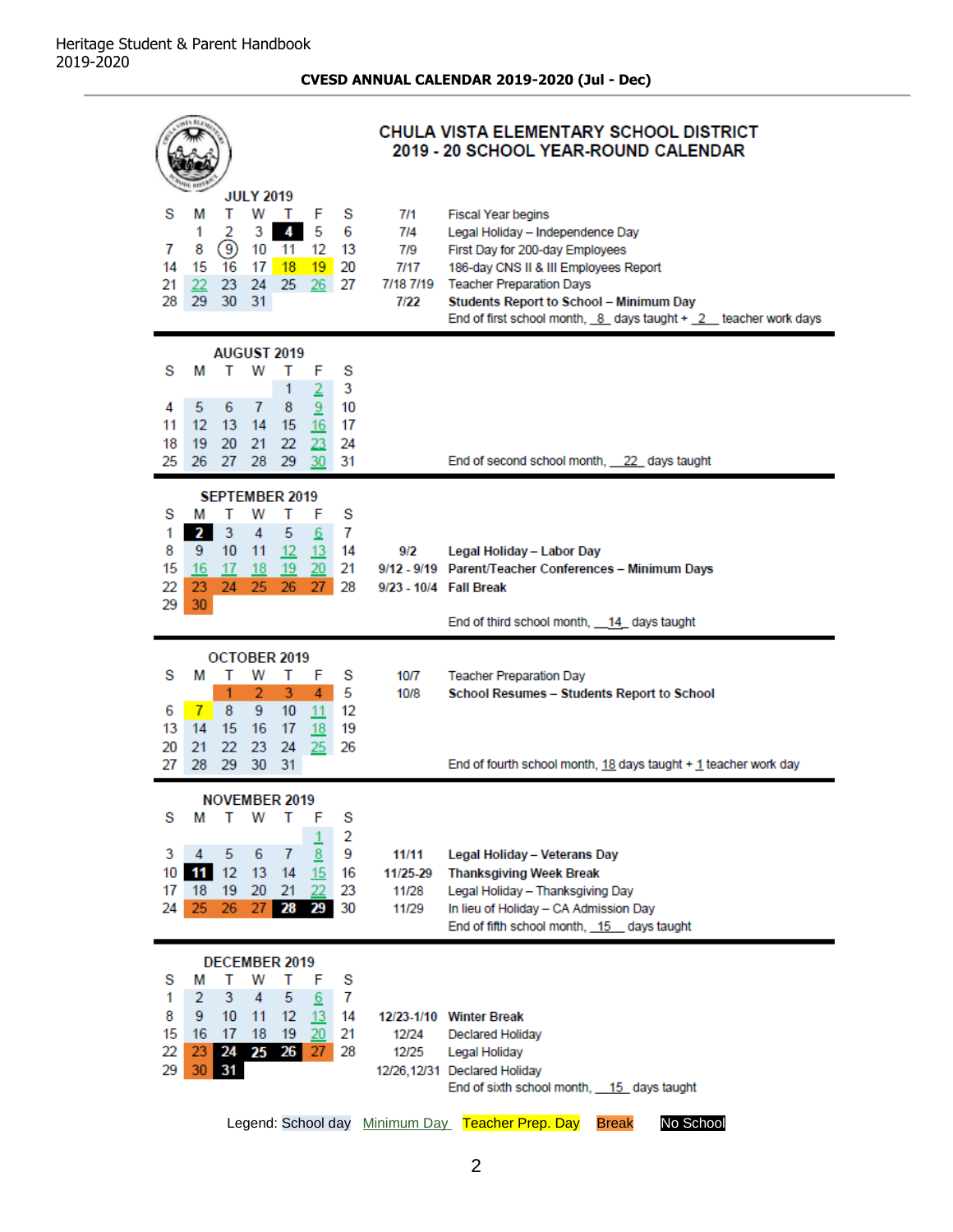#### **CVESD ANNUAL CALENDAR 2019-2020 (Jan - Jun)**

|    |               |            |                   | <b>JANUARY 2020</b> |                  |                    |              |                                                                                                                |
|----|---------------|------------|-------------------|---------------------|------------------|--------------------|--------------|----------------------------------------------------------------------------------------------------------------|
| s  | м             | т          | w                 | т                   | F                | s                  | 1/1          | Legal Holiday - New Year's Day                                                                                 |
|    |               |            | $\mathbf{1}$      | $\overline{2}$      | 3                | 4                  | 1/13         | <b>Teacher Preparation Day</b>                                                                                 |
| 5  | 6             | 7          | 8                 | 9                   | 10 <sup>°</sup>  | 11                 | 1/14         | School Resumes - Students Report to School - Minimum Day                                                       |
| 12 | $13 \quad 14$ |            | 15                | 16                  | 17 <sup>2</sup>  | 18                 |              |                                                                                                                |
| 19 | 20            | 21         | 22                | 23                  | 24               | 25                 | 1/20         | Legal Holiday - Dr. Martin Luther King Jr. Day                                                                 |
| 26 | 27            | 28         | 29                | 30                  | 31               |                    |              | End of seventh school month, 13 days taught +1 teacher work day<br>$\Box$                                      |
|    |               |            |                   |                     |                  |                    |              |                                                                                                                |
| s  | м             | т          | w                 | FEBRUARY 2020<br>т  | F                | S                  |              |                                                                                                                |
|    |               |            |                   |                     |                  | 1                  |              |                                                                                                                |
| 2  | 3             | 4          | 5                 | 6                   |                  | 8                  | 2/14         | Legal Holiday - Lincoln Day                                                                                    |
| 9  | 10            | 11         | 12                | 13                  | 14               | 15                 | 2/17         | Legal Holiday - Washington Day                                                                                 |
| 16 | 17            | 18         | 19                | 20                  | 21               | 22                 |              |                                                                                                                |
| 23 | 24            | 25         | 26                | 27                  | 28               | 29                 |              | End of eighth school month, 18 days taught<br>-1                                                               |
|    |               |            | <b>MARCH 2020</b> |                     |                  |                    |              |                                                                                                                |
| s  | М             | т          | W                 | т                   | F                | S                  |              |                                                                                                                |
| 1  | 2             | 3          | 4                 | 5                   | $6 \overline{6}$ | 7                  |              | 3/12 - 3/19 Parent/Teacher Conferences - Minimum Days                                                          |
| 8  | 9             | 10         | 11                | 12                  | 13               | 14                 | $3/23 - 4/3$ | <b>Spring Break</b>                                                                                            |
| 15 | 16            | 17         | 18                | <u>19</u>           | 20               | 21                 | 3/30         | <b>Declared Holiday</b>                                                                                        |
| 22 | 23            | 24         | 25                | 26                  | 27               | 28                 | 3/31         | Cesar Chavez Day                                                                                               |
| 29 | 30            | 31         |                   |                     |                  |                    |              | End of ninth school month, 15 days taught                                                                      |
|    |               |            |                   |                     |                  |                    |              |                                                                                                                |
|    |               |            | <b>APRIL 2020</b> |                     |                  |                    |              |                                                                                                                |
| s  | Μ             | т          | W                 | т                   | F                | s                  |              |                                                                                                                |
|    |               |            | 1                 | $\overline{2}$      | 3                | 4                  |              |                                                                                                                |
| 5  | 6             | 7          | 8                 | 9                   | 10 <sub>1</sub>  | 11                 | 4/6          | School Resumes - Students Report to School - Minimum Day                                                       |
| 12 | 13            | 14         | 15                | 16                  | 17               | 18                 |              |                                                                                                                |
| 19 | 20            | 21         | 22                | 23                  | 24               | 25                 |              |                                                                                                                |
| 26 | 27            | 28         | 29                | 30                  |                  |                    |              | End of tenth school month, 19 days taught                                                                      |
|    |               |            | <b>MAY 2020</b>   |                     |                  |                    |              |                                                                                                                |
| s  |               |            |                   |                     | M T W T F        | s                  |              |                                                                                                                |
|    |               |            |                   |                     |                  | 2                  |              |                                                                                                                |
| 3  | 4             | 5          | 6                 | 7                   | 8                | 9                  |              |                                                                                                                |
| 10 | 11            | 12         | 13                | 14                  | 15               | 16                 |              |                                                                                                                |
| 17 | 18            | 19         | 20                | 21                  | 22               | 23                 | 5/25         | Legal Holiday - Memorial Day                                                                                   |
| 24 | 25            | 26         | 27                | 28                  | 29               | 30                 |              |                                                                                                                |
| 31 |               |            |                   |                     |                  |                    |              | End of eleventh school month, 20 days taught                                                                   |
|    |               |            | <b>JUNE 2020</b>  |                     |                  |                    |              |                                                                                                                |
| s  | М             | т          | W                 | T                   | F                | S                  |              |                                                                                                                |
|    | 1             | 2          | $\overline{3}$    | $\overline{4}$      | 5                | 6                  | 6/3          | End of School Year for Students - 180 days taught - Minimum Day                                                |
| 7  | 8             | 9          | 10                | 11                  | 12               | 13                 | 6/4          | Last day for 185-day Certificated Employees - Teacher Preparation Day                                          |
| 14 | 15            | (16)<br>23 | 17<br>24          | 18                  | 19               | 20                 | 6/16         | Last day for 200-day employees                                                                                 |
|    |               |            |                   | 25                  | 26               | 27                 | 6/30         | <b>Fiscal Year ends</b>                                                                                        |
| 21 | 22            |            |                   |                     |                  |                    |              |                                                                                                                |
| 28 | 29            | 30         |                   |                     |                  | Legend: School day |              | End of twelfth school month, $3$ days taught $+$ $1$ teacher work day<br><b>Teacher Prep. Day</b><br>No School |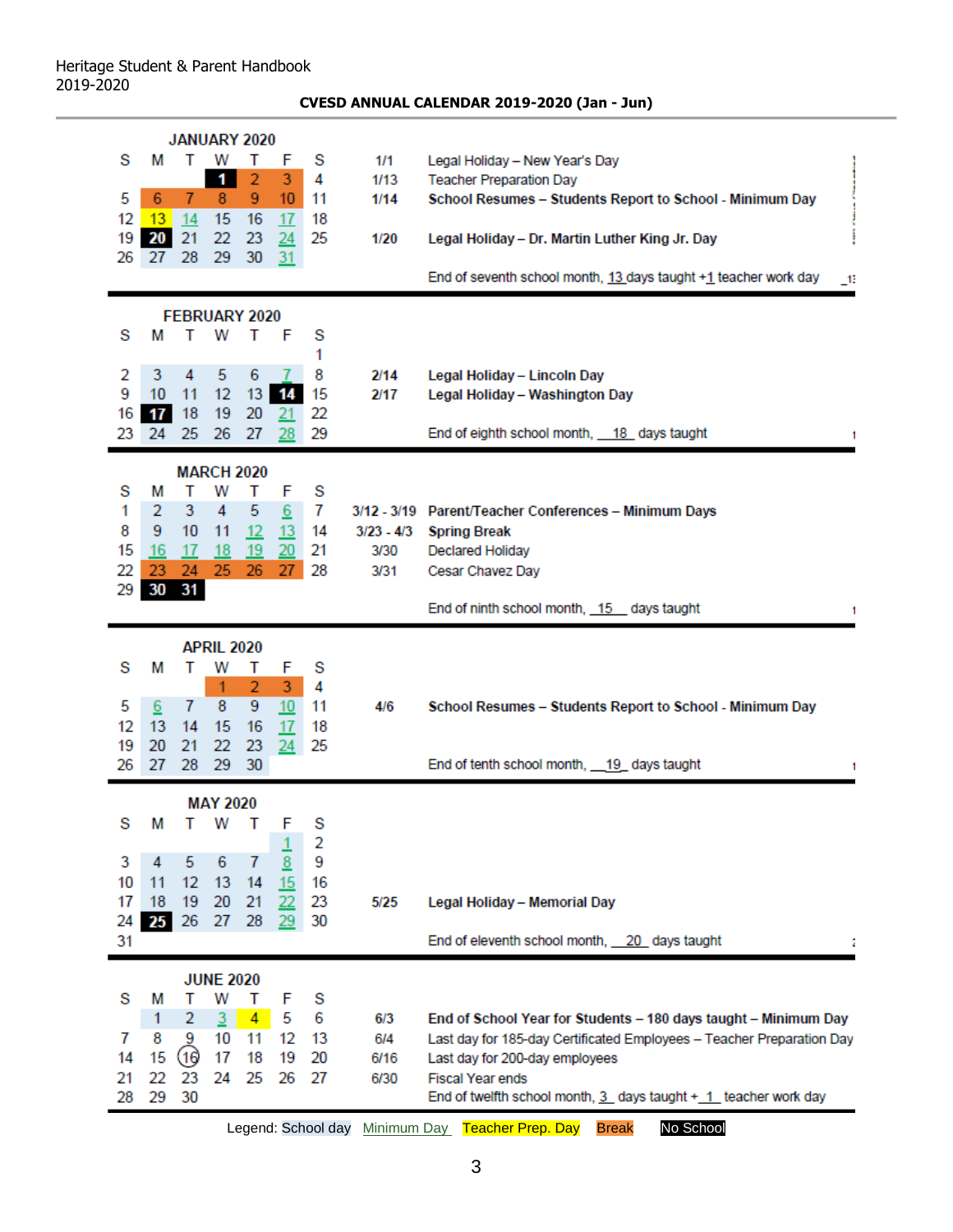### **NUTRITION**

### <span id="page-6-0"></span>**Breakfast:** 7:15 am – 7:35 am

Breakfast is served every day from 7:15 am to 7:35 am. Our school breakfast program can provide relief for you and your children from hectic morning schedules. Give your children a head start on successful learning. Make sure they begin the school day with a healthy breakfast. It is particularly important that students participating in the breakfast program arrive on time, preferably between 7:15am and 7:30am, so they have sufficient time to eat breakfast before going to class. **Students will be marked late if they are not in line by 7:45am.**

### **Lunch Schedule**

| Kinder  | $10:30$ am $-11:15$ am | Grade 4 | $11:30$ am $-12:15$ pm                |
|---------|------------------------|---------|---------------------------------------|
| Grade 1 | 10:45 am $-$ 11:30 am  | Grade 5 | 11:45 am $-$ 12:30 pm                 |
| Grade 2 | $11:00$ am $-11:45$ am | Grade 6 | $12:00 \text{ pm} - 12:45 \text{ pm}$ |
| Grade 3 | $11:15$ am $-12:00$ pm |         |                                       |

Heritage School has a computerized meal card system called 'Cricket.' The meal card is debited each time your child eats breakfast or lunch. **Prepayments are encouraged** for at least five meals or more and are good for both breakfast and lunch. You can view balances and pay on-line at<https://www.schoolcafe.com/>. "Prepaid Meal Money Envelopes" may be obtained in the school office where they can also be deposited in a locked box. Our Cafeteria Manager picks payments up daily. You can also check your child's balance by calling 619-421-7080, request Cafeteria.

| Cost for breakfast:  | Cost for lunch:      |
|----------------------|----------------------|
| Full price - $$1.00$ | Full price - $$2.50$ |

#### **Free or Reduced Price Meals**

If you feel you qualify for free or reduced priced meals, you may complete an application. One is included in your back-to-school packet or in the school office. Additional Information may be found at [https://www.cvesd.org/parents/nutritional\\_services/.](https://www.cvesd.org/parents/nutritional_services/)

**Food/Celebrations** – see the [CVESD Wellness Policy](#page-12-1) on page 10.

### **We encourage you to send healthy snacks for your children.**

**Snack Recommendations:** Fresh fruit, dried fruits, or veggies, Low-fat yogurt or string cheese, 100% frozen juice or fruit bars, Low-fat bakery items, Pretzels, popcorn (air), or Goldfish crackers, Bottled water or 100% fruit juice.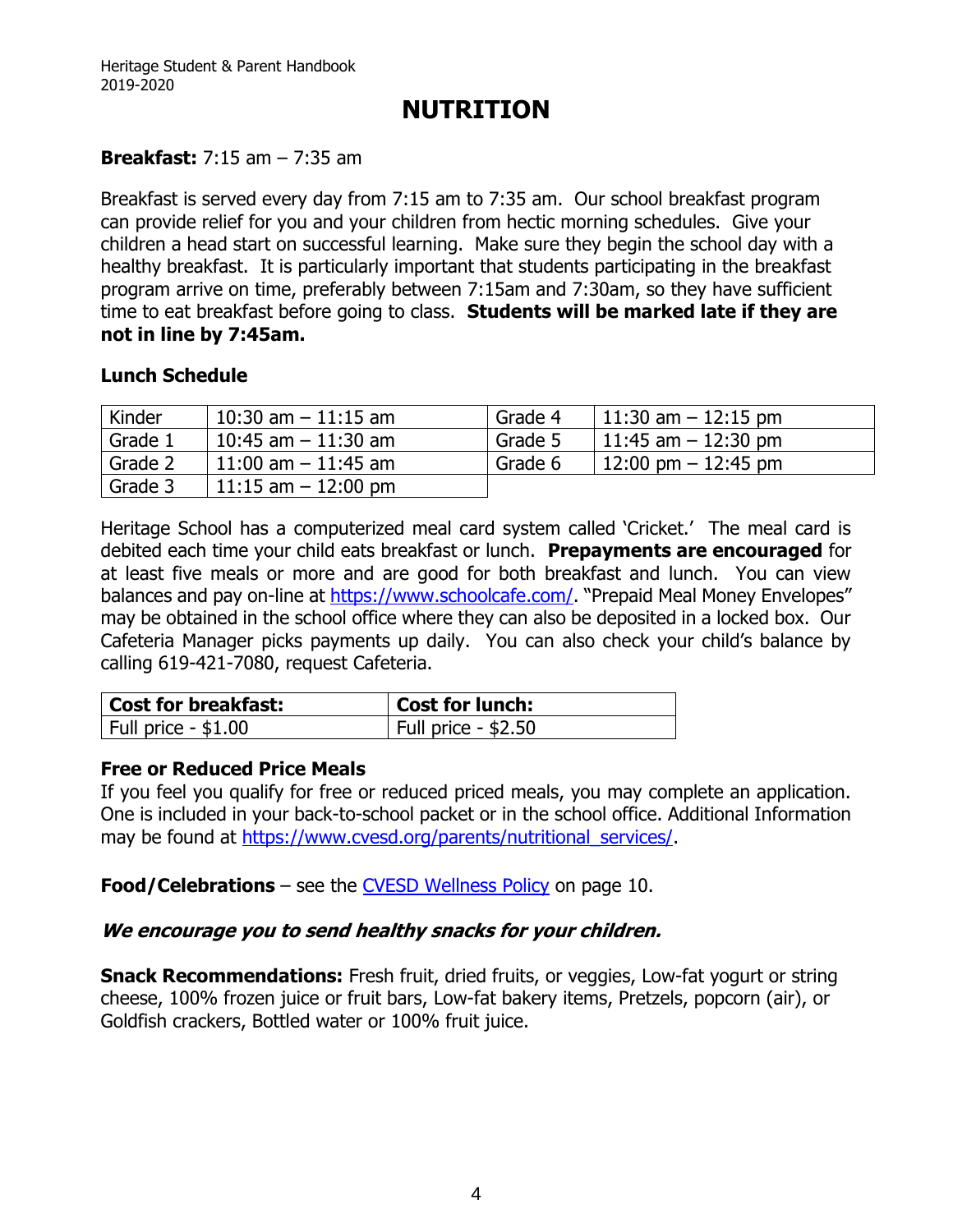# **SCHOOL ATTENDANCE**

<span id="page-7-0"></span>School attendance is required by law. Parents/guardians of children between the ages of 6 and 18 are responsible for sending their children to school full time (ED Code 48200). The amount of time a student attends class correlates very closely with learning. Consequently, the importance of regular attendance and arriving at school on time cannot be overemphasized. State funding of schools is based only on pupil attendance. Funds are not received for any child absent from school. The minimum day established by the State of California for kindergartners is three hours; grades 1 through 3 is three hours and 50 minutes; and grades 4 through 6 is four hours. Please attempt to schedule medical or dental appointments during school vacations or after your child completes the minimum day requirements. If necessary for your child to be absent from class, please notify the Attendance/Health Office extension x5797 (see absence procedures below).

### **Your child is considered truant if the following occurs:**

- 3 unexcused absences in one school year
- 3 unexcused tardies greater than 30 minutes in one school year
- Any combination of the above  $-3$  or more

Parents will be notified by a letter from the principal when their child/ren is truant.

A School Attendance Review Board (SARB) addresses the needs of students with attendance and/or chronic school behavior problems. Students and their families are referred to SARB by the school principal. Both the student and his/her parents are required to attend SARB meetings. District staff and community agencies work together to review cases, which have not been resolved by school efforts. All available school and community resources are exhausted before the student is referred or the parents/guardians are cited to appear in court.

### **ABSENCE PROCEDURES**

It is required that each absence be verified by the parent / guardian. We need you to **call the Attendance/Health Office** the day your child is absent. Parents can report an absence by calling **421-7080 ext**. **570110 or by emailing,** 24 hours a day to **[yanuen.sanchez@cvesd.org](mailto:yanuen.sanchez@cvesd.org)**. Please try to call before 9:00 a.m. when possible. The reason of the absence will determine if the absence is excused or unexcused.

Regular attendance in school is required by law and is essential to ensure progress. Upon returning to school following an absence, the child must check in at the Attendance/Health Office. Remember, an unexcused absence is a truancy.

A child may be legally excused from school only as a result of illness or medical appointments. For medical appointments, a **note** from the doctor or dentist is required in order for it to be an excused absence. You have 3 days from the date of appointment to provide the Attendance Office with proper documentation.

### **DISMISSAL**

Please be on time to pick up your child, as there is no after-school supervision.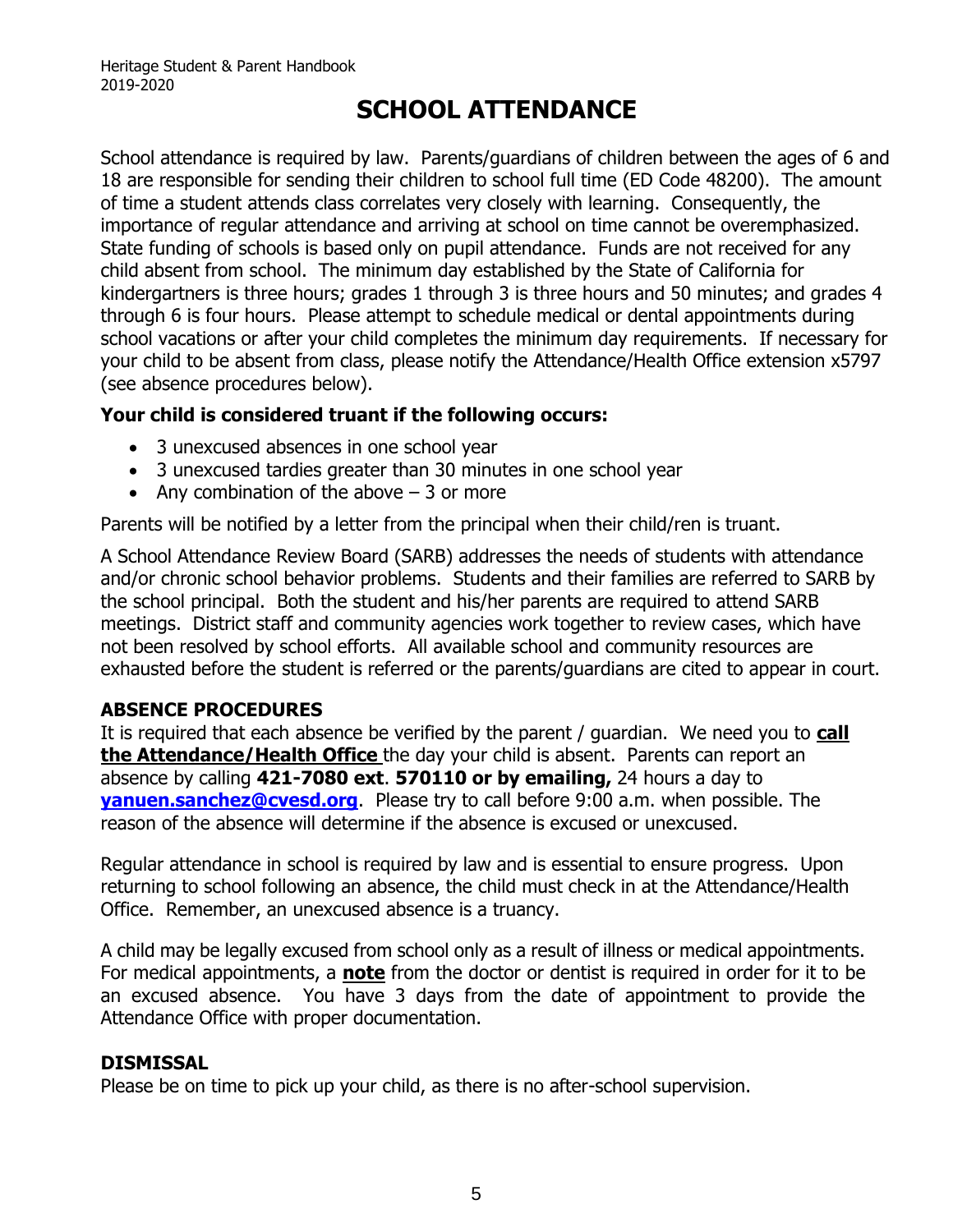# **SCHOOL ATTENDANCE**

### **TARDINESS**

**The first bell rings at 7:40 am.** This bell let's all students know they have five minutes in which to reach the blacktop classroom line-up for the 7:45 final bell. Gates near the YMCA and 800 building will be closed at 7:40am.

**At 7:45 am all gates will be closed** and students are picked up by their teacher and taken to class. Students arriving after 7:45 am are considered late/tardy. Students who are repeatedly late or tardy are considered truant. The school is required to contact parents when tardiness is an ongoing issue. Please be sure your child arrives at school on time every day.

Students will be recognized for perfect attendance. Perfect attendance is defined as no absences or tardies, and no early dismissals throughout the year.

### **PERFECT ATTENDANCE**

Perfect Attendance District-wide Requirements

| Situation                                                           | <b>Definition</b>                                                                                                                                                                                        | Clarification                                                                                                                        | Allowed<br>Frequency                          |
|---------------------------------------------------------------------|----------------------------------------------------------------------------------------------------------------------------------------------------------------------------------------------------------|--------------------------------------------------------------------------------------------------------------------------------------|-----------------------------------------------|
| Absent                                                              | Student is not at school at any<br>time during the school day                                                                                                                                            | Neither excused nor<br>unexcused absences are<br>permitted.                                                                          | Zero absences                                 |
| Independent<br>Study<br>Contract                                    | An Independent Study<br>Contract allows a student to<br>complete work assigned by<br>the classroom teacher while<br>the student is not present in<br>the classroom for a period of<br>five or more days. | An Independent Study<br>Contract (either completed<br>or incomplete) disqualifies<br>a student from achieving<br>perfect attendance. | Zero<br>independent<br>study contract<br>days |
| Tardy                                                               | Student is not present in the<br>classroom when roll is being<br>taken.                                                                                                                                  | Unexcused tardies are not<br>permitted.                                                                                              | Zero unexcused<br>tardies                     |
| Absent<br>During the<br>School<br>Day:<br>Early<br><b>Dismissal</b> | A student is present at the<br>beginning of the school day<br>but leaves before school ends.                                                                                                             | Unexcused early dismissals<br>are not permitted.                                                                                     | Zero unexcused<br>early dismissals            |

Notes:

Excused tardies or early dismissals are limited to those for documented medical appointments.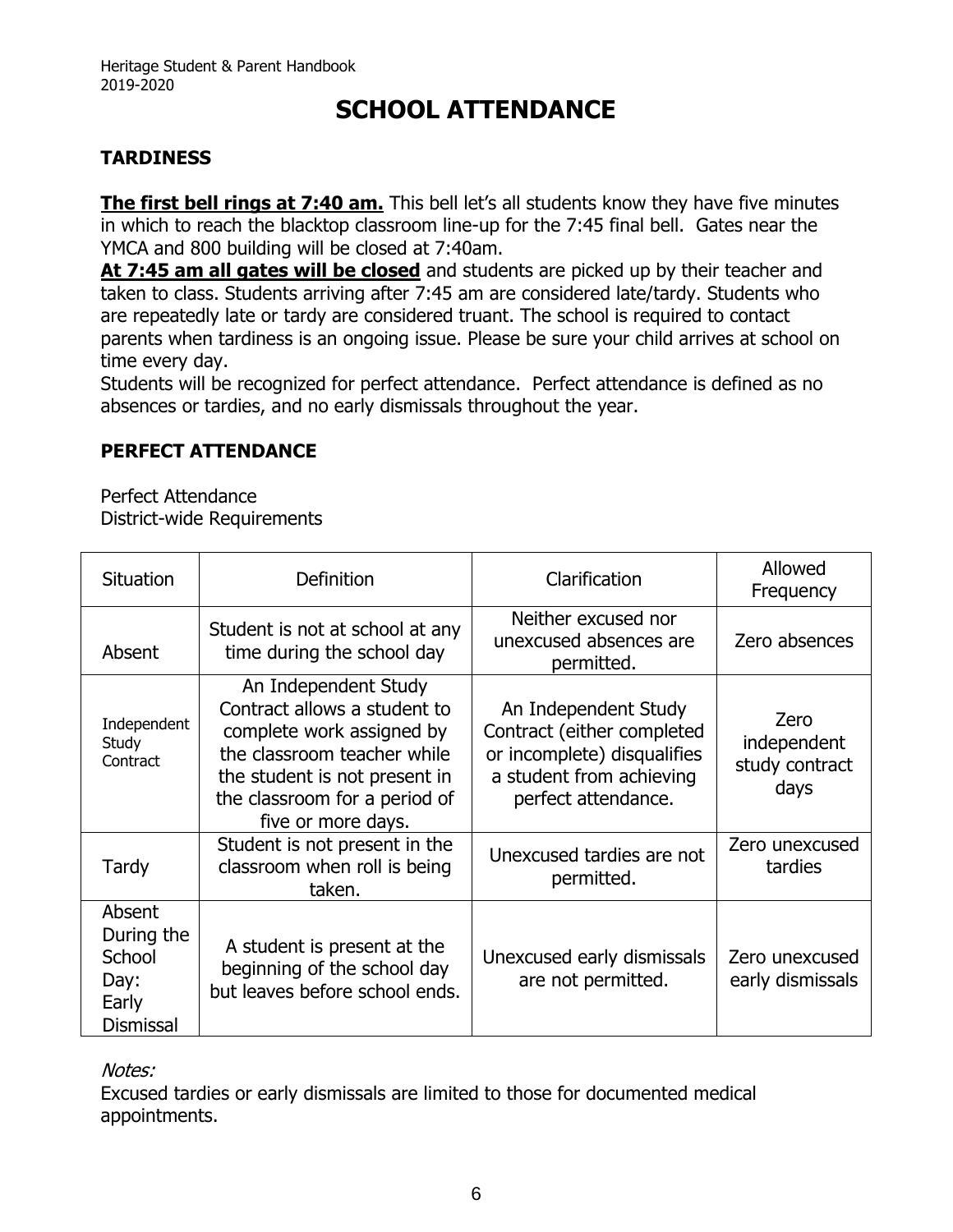# **INDEPENDENT STUDY CONTRACTS**

Independent Study Contracts can be arranged in advance for absences when a parent knows a child will be out for a minimum of five school days. Students who are absent but on an independent study contract will receive a mark of "excused" for all absences covered under the contract provided that all assignments given under the contract are completed and returned when the student returns to school.

Please call the school to make arrangements **one week before the start of the contract** so the teacher has time to prepare the work. Your cooperation in promptly reporting absences is greatly appreciated.

Procedures for Independent Study Contracts (ISC):

- Contact the school attendance office to receive an ISC
- Parent will fill out and sign the contract
- Teacher provides classroom work that will be missed
- Student will turn in completed work upon their return

# **RELEASE OF STUDENTS**

Parents are reminded that students are expected to remain on the school grounds during school hours. If you wish to have your child released from school during school hours, **you must come to the office and obtain a release slip**. For you and your child's protection, students are only released to parents, guardians, or other authorized persons whose names are listed on the student's emergency card. Students **will not** be released by telephone requests. Parents who wish to release their children from the classroom will be asked by the classroom teacher and/or staff person to go to the school office. The school office will contact the classroom and release the child to meet his/her parent(s) at the office.

# **ZONE TRANSFERS**

The staff at Heritage believe that in order for your child to have the most successful experience at school, it is extremely important for them to attend school daily and on time. Students miss out on valuable instruction when they are absent or arrive to school late.

As a condition of accepting a zone transfer, it is our expectation that all students maintain satisfactory attendance and behavior. Students who receive **3 or more unexcused absences or tardies** in one school year will have their zone transfer denied for the following year. In order to prevent you child from being tardy, please be sure to leave your home in the morning with plenty of time for you to arrive on time to school. School begins at 7:45 am. Students entering the gate after 7:45am will be required to have a late slip. Please schedule all doctor and dentist appointments after school.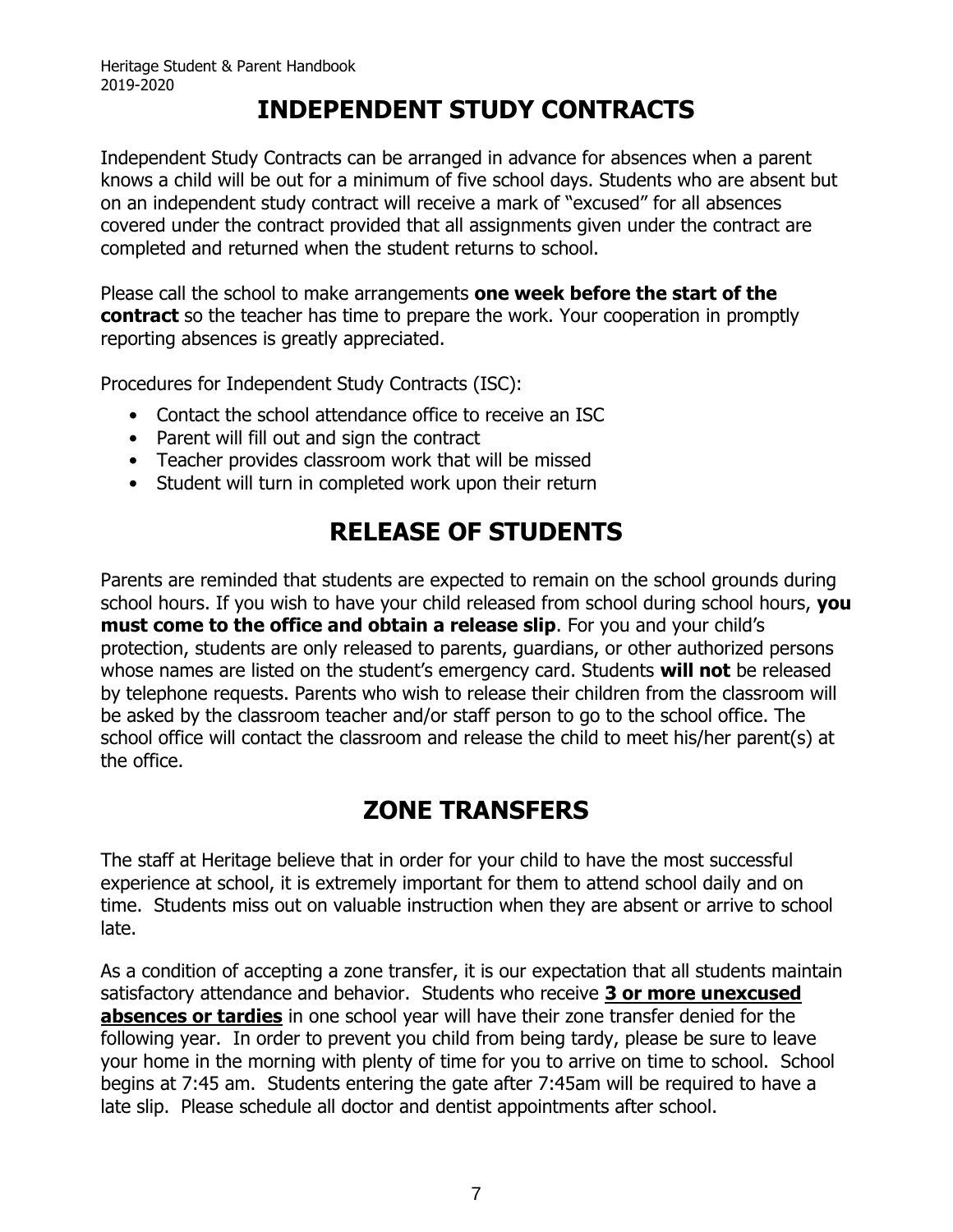# **MEDICATION & STUDENT HEALTH**

### <span id="page-10-0"></span>**MEDICATION**

Medications are not permitted at school except when kept in the school Health Office. Parents of any student who is required to take daily medication prescribed for him/her by a physician, must complete an "Authorization for Medication Administration" form. This is kept on file in the school Health Office. The form authorizes us to administer the medication to your child. You will need to submit a new form at the beginning of **each** new school year.

### **ILLNESS**

It is often difficult for parents to know whether their children are too sick to attend classes. Here are some general guidelines:

| <b>Symptom</b>                                    | <b>Course of Action</b> |
|---------------------------------------------------|-------------------------|
| Fever, measured orally, 100° or above             | home                    |
| Vomits more than once                             | home                    |
| Undiagnosed skin rash                             | doctor                  |
| Eye infection                                     | doctor                  |
| Flu: body aches, fever, headache                  | doctor                  |
| Infrequent diarrhea                               | school                  |
| Ear infection: no pain                            | school                  |
| Minor cold: runny nose, sneezing, and sore throat | school                  |
| Vaque: "I don't feel good", symptoms              | school                  |
| Infestation of scabies (AFTER treatment)          | school                  |
| Infestation of lice                               | school                  |
| Cold sores (sores covered)                        | school                  |
| Strep throat (after 24 hours on medication)       | school                  |

### **Please call the Health Office if you have any questions.**

Monday – Friday: Attendance/Health Secretary 619-421-7080, x570110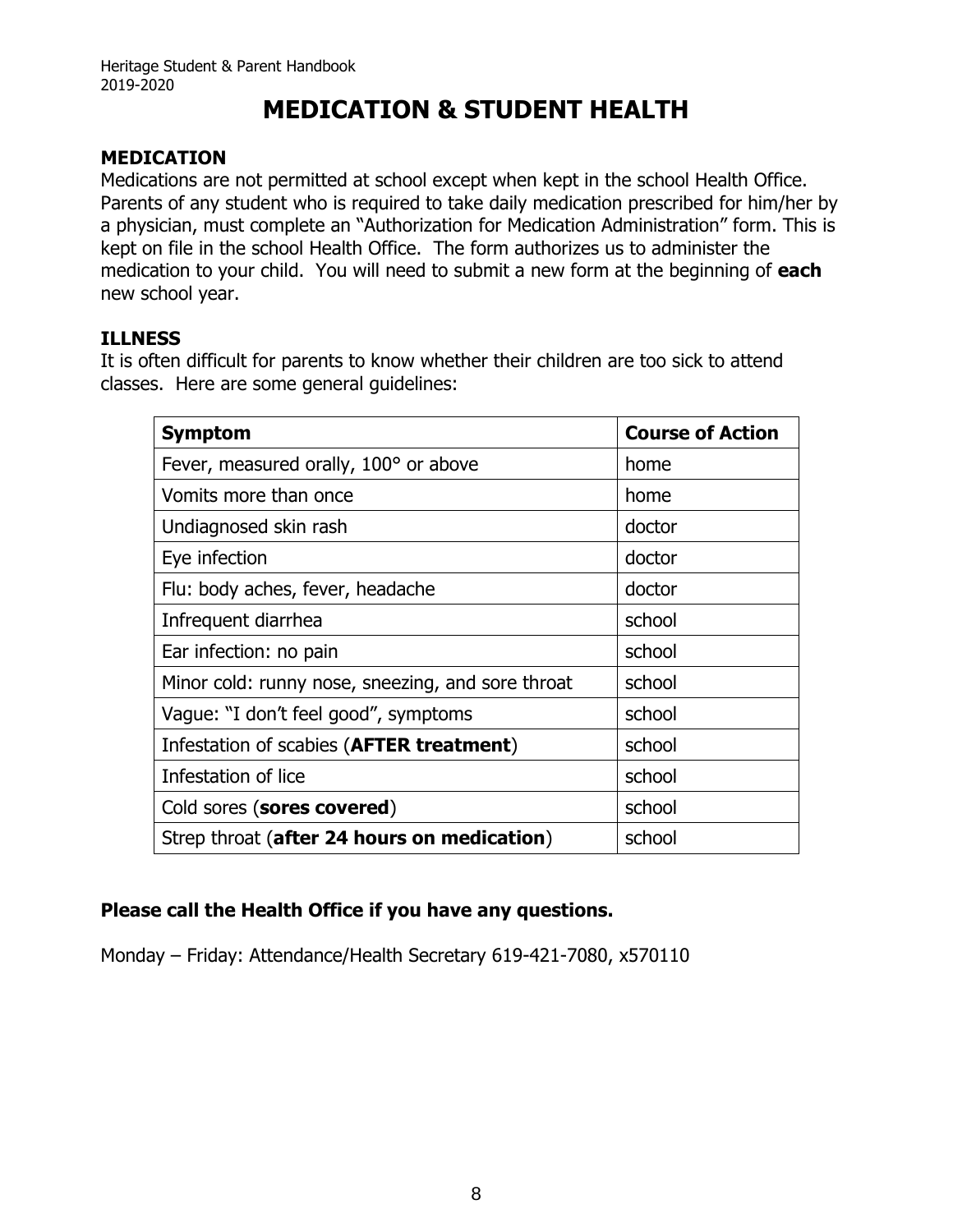# **SCHOOL ROUTINES**

<span id="page-11-0"></span>Parent cooperation with the following routines will prove beneficial to you and your child, will result in the smooth and efficient operation of our school, and will be greatly appreciated by the school staff.

- Check school website for information [\(Heritage Elementary Website\)](http://schools.cvesd.org/schools/heritage/Pages/home.aspx#.WzmoXH4nYdQ)
- Please check your child's back pack daily and carefully read all bulletins, Sunday reminder emails, Peachjar flyers, and notices. Our school Facebook account has many reminders and activity posts [\(https://www.facebook.com/CV.Heritage.Hawks/\)](https://www.facebook.com/CV.Heritage.Hawks/).
- All visitors are required to register on the Raptor Identification System prior to entering the school. Sign-in at the school office and receive a visitor's badge before entering a classroom. This is required of all visitors and volunteers. All volunteers are required to present a copy of a negative TB test to our school office.
- The last Friday of every month there will be Blacktop Morning Assemblies. Please feel free to join us.

### **RAINY DAYS**

- Make sure you discuss with your child arrangements for pick up on rainy days.
- Children will line up in the auditorium (TK-1) or at the classroom (2-6) on rainy days. The back gate will be locked.
- Allow some extra time to get your child to school on time.
- Breakfast will be served in the auditorium.

### **CONCERNS REGARDING YOUR CHILD AT SCHOOL**

If you have concerns regarding your child, or a matter pertaining to your child, your child's teacher should be your first point of contact. Classroom teachers are busy during the school day and may not get back with you until after the day has ended.

### **CLASSROOM INTERRUPTIONS**

Make any special plans for the day with your child **before** school. In an attempt to keep educational disruptions to a minimum and maximize learning, we have an established school policy whereby classrooms **WILL NOT** be interrupted by phone messages except in the case of an emergency. Instructional minutes are from 7:45 am to 2:15 pm. Please make appointments with teachers to discuss matters regarding your child during non-instructional time via email or phone.

### **\*ITEMS DROPPED OFF DURING INSTRUCTION TIME MUST BE LABELED WITH STUDENT'S NAME AND TEACHER/CLASSROOM #.**

Items will be delivered to student at the following recess.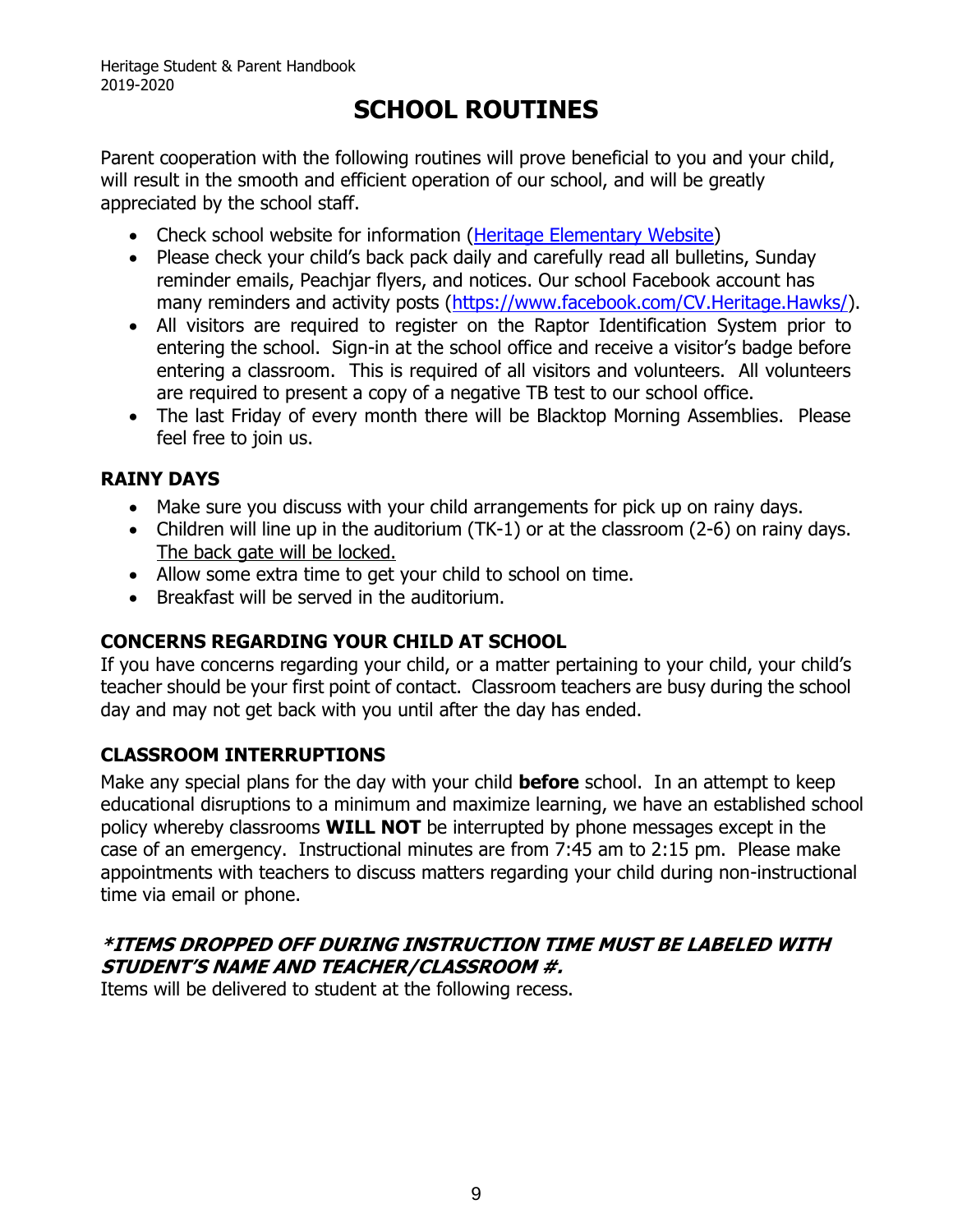# **BIRTHDAY CELEBRATIONS**

<span id="page-12-0"></span>We have a "no food" birthday policy on the Heritage Elementary school campus. If you want to share something with your child's class, you might consider donating a book to the classroom or check the treat bag ideas list below. Birthday celebrations are not allowed during school time, including lunch. All food items will be returned home if brought to school for a birthday. **Food is not allowed to be distributed to students before and/or after school.**

Distribution of birthday party invitations or any other personal announcements during the school day is not allowed.

### **Per school policy, balloons are not permitted on campus under any circumstances.**

### **Treat Bag Ideas……**

- Coloring books and/or crayons
- Jump ropes, mini-Frisbees, balls
- Books, school supplies such as fun pencils, notepads, rulers or stickers
- Donate a book to the school library in your child's name
- Child's choice for a fun game or classroom activity

<span id="page-12-1"></span>

Please refer to the CVESD Board Policy on Wellness: [Wellness Policy via CVESD Nutrition Services Web Page](http://chulavista.ss12.sharpschool.com/parents/nutritional_services/child_nutrition_services/wellness_policy/)

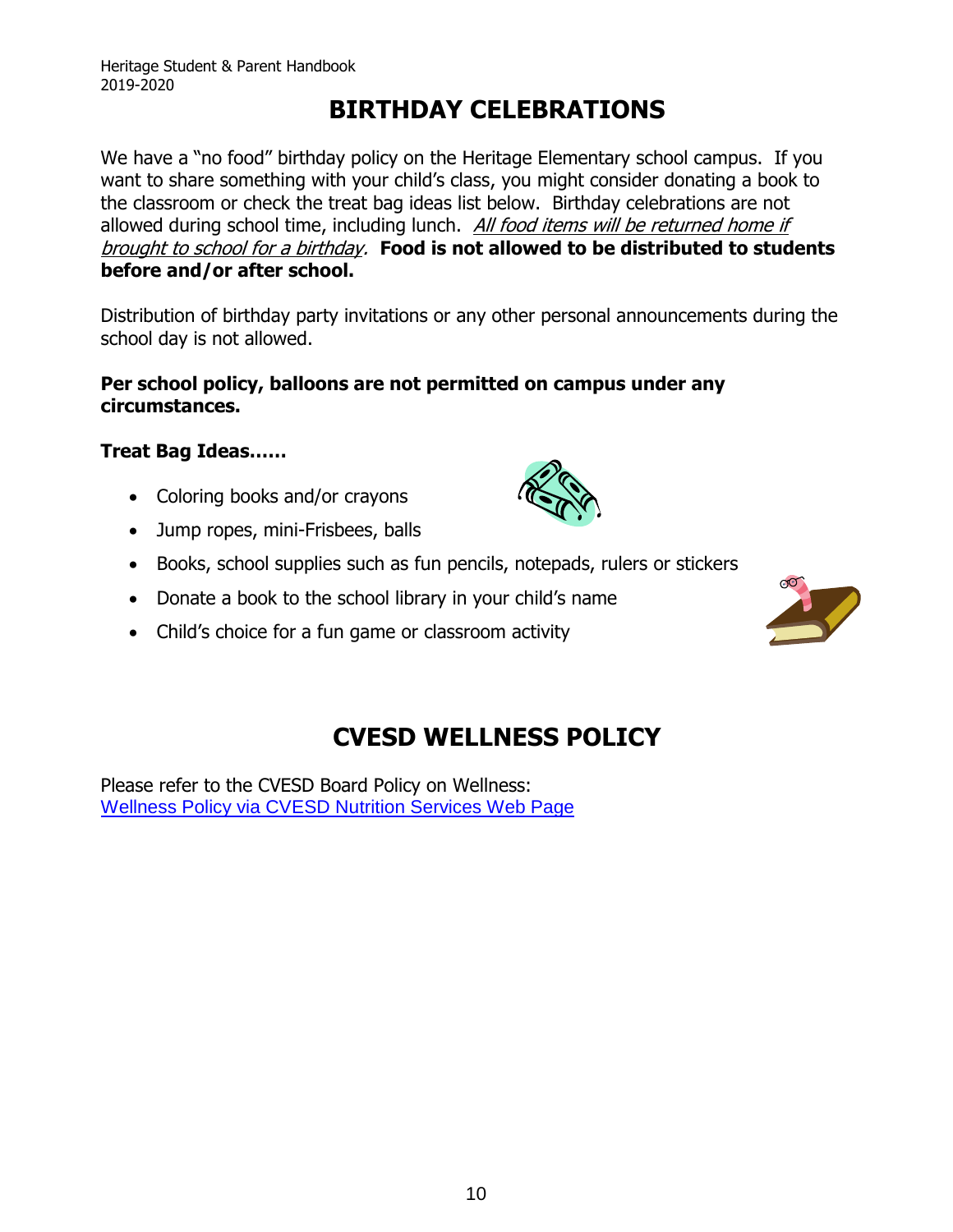# **HOMEWORK POLICY**

### <span id="page-13-0"></span>Homework should help a child:

- Develop independent study habits and self-discipline.
- Reinforce classroom instruction by further application and experience.
- Enrich school experiences as a result of independent study, individual research and experimentation.
- Homework is **practice**.
- Homework is meant to review **concepts** that have been **previously taught**. (spiral review)
- Homework builds **automaticity** through memorizing math facts and **fluency** through reading quantity.

#### Your child's teacher is committed to:

- Explaining and clarifying assignments with students at the time homework assignments are made.
- Periodically providing assignments other than pencil and paper activities.
- Monitor homework assignments.
- Informing parents when students consistently fail to complete assignments.

#### Parents are encouraged to:

- Provide a study place with a minimum of distraction.
- Monitor the student as needed.
- Communicate with the teacher if there are questions about homework assignments or if students have difficulty in completing assignments in a reasonable time.
- Check to see that work is completed and school materials returned.

### A student is expected to:

- Inform parents when assignments are made and when they are due.
- Bring necessary materials home and return materials on time.
- Complete the assignments neatly, accurately, and on time.

### Time allotments:

- The suggested maximum weekly time allotments are:
	- Grades K-1: One hour and 20 minutes to two hours.
	- Grades 2-3: Two to two hours and 40 minutes.
	- Grades 4-6: Two hours and 40 minutes to four hours.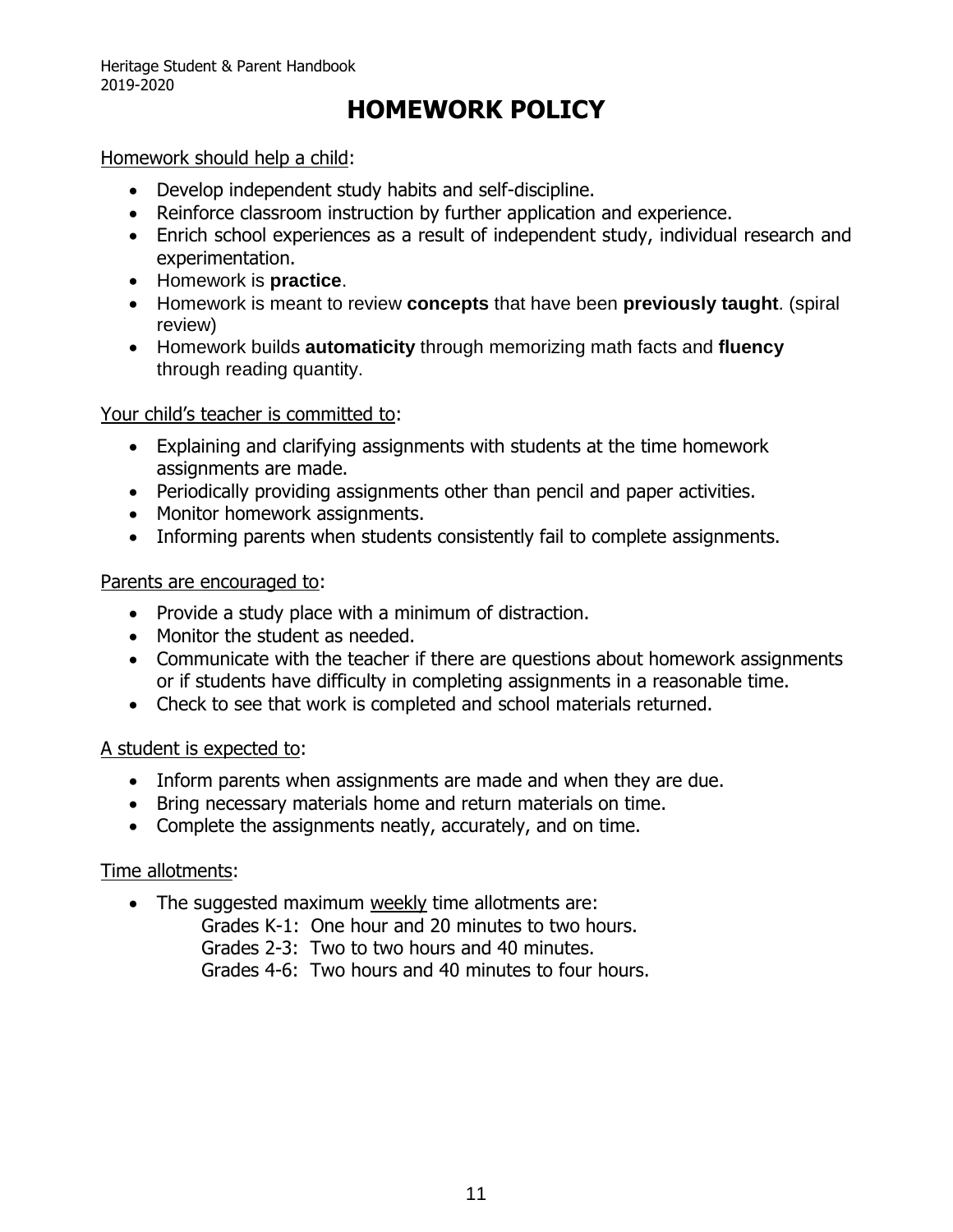# **DRESS CODE**

#### <span id="page-14-0"></span>**The following policy, adopted by the Chula Vista Elementary School District Board of Education on March 7, 1995, describes the dress code expected at Heritage Elementary School.**

- 1. Shoes must be worn at all times. Sandals must have closed toes and heel straps. Thongs or other backless shoes or sandals are not acceptable. Shoes with wheels or made for stunts are not permitted. No high heels.
- 2. Make-up is inappropriate in the elementary school. Dangling earrings, chains, and keys worn visibly around the neck are unsafe and are not acceptable.
- 3. Clothing and jewelry shall be free of writing, pictures or other insignia which are crude, vulgar, profane and/or sexually suggestive or which advertise or advocate racial, ethnic or religious prejudice or the use of drugs, tobacco or alcohol.
- 4. Hats, caps, visors and other head coverings shall not be worn indoors. They may be worn only for the intended purpose of sun-protection. They are not acceptable worn backwards, to the side, or if they are not an effective sun damage deterrent.
- 5. Clothes shall be sufficient to conceal undergarments at all times. See-through or fishnet fabrics, halter tops, off-the-shoulder or low cut tops, spaghetti strap tops, bare midriffs and skirts or shorts shorter than mid-thigh are not acceptable.
- 6. Articles of clothing and accessories, including hats, belts, books, binders, lunch bags, etc. adorned with graffiti or alleging gang affiliations are not acceptable.
- 7. Hair color (blue, red) and styles that call excessive attention to the individual are inappropriate for elementary school children, and therefore not allowed at Heritage Elementary.
- 8. Cell Phones: CVESD BP5131 Students/Conduct Prohibited student conduct includes, but is not limited to: (#6) Except with prior consent for health reasons, possession or use of electronic signaling devices (Education Code 48901.5). Electronic signaling devices may include, but not be limited to, pagers, beepers, and cellular/digital telephones, iPods, cameras. If cell phones are brought to school, they must remain turned off and kept in backpacks during the instructional day, including recess time. Students caught using cell phones or any other electronic devices will have the device/s taken by either the teacher or administrators. Devices will only be returned to the parent.

Furthermore, Heritage Elementary doesn't allow trading cards, electronics or personal toys (PSP's, balls) brought from home. Valuable items should stay home since the school is not responsible if they get lost, stolen or broken. The school staff reserves the right to make judgments on any article of clothing, mode of dress, hair style or device which poses the potential for the disruption of learning and/or compromises a safe and orderly learning environment.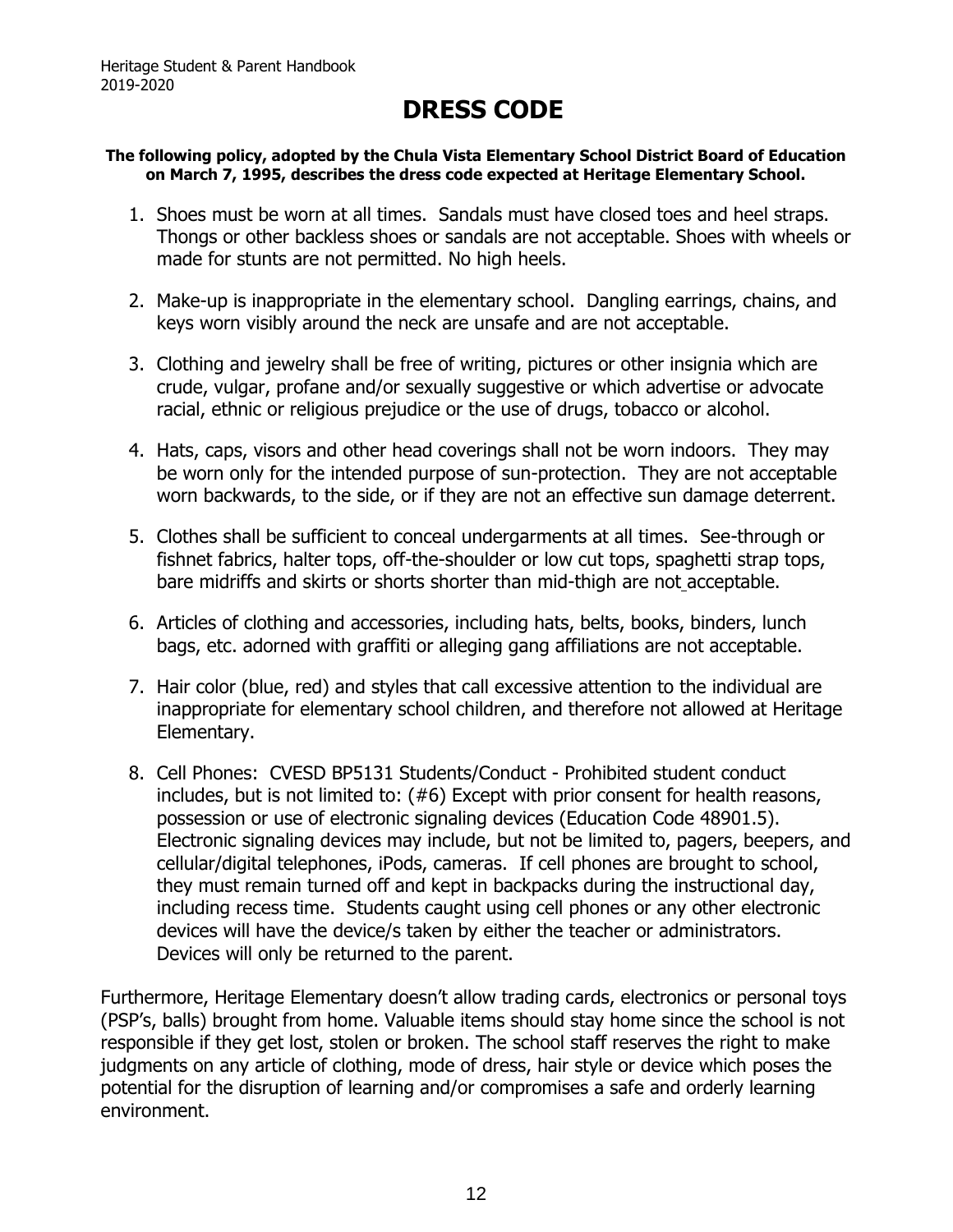### **SAFETY**

### <span id="page-15-0"></span>**FOR YOUR CHILD'S PROTECTION, HE/SHE SHOULD:**

- Go straight home from school. If he/she is to play somewhere else, he/she should go home first. Generally, children may not use the phone in the office after school except in emergency, or when the teacher detains them. We do permit a student to call a parent if the student has waited 15 minutes after school to be picked up.
- Be taught NEVER to accept automobile rides or favors from a stranger. Parents should send a note to their teacher if anyone else is to pick up their child.
- Stay away from the school buildings and unsupervised playground areas.
- Take jackets, books, lunch boxes, etc., when dismissed, so there will not be a need to return to school for them.
- NOT HAVE BICYCLES, SCOOTERS, SKATEBOARDS, ROLLER-SKATES/IN-LINE SKATES OR MOTORIZED UNITS OF ANY KIND on school grounds at any time**. Anyone riding a bike to school MUST wear a helmet [\(see helmet pledge\)](http://schools.cvesd.org/schools/heritage/Documents/Helmet%20Pledge.pdf)**. All bikes must be stored in the bike racks in front of the school. Bike must be locked and students/parents/visitors must walk their bike where pedestrian traffic takes place.
- Never leave school during the school day without permission from the office.
- Always notify an adult when trouble arises. This can be a parent, teacher, principal or police officer.
- Not chew gum at school.
- Not be in possession of weapons, imitation firearms, toys that look like weapons, or dangerous instruments of any kind in school buildings, school grounds or school busses.

### **PARENTS**

- Do **not** monogram your child's name on the outside of his/her: jacket/sweater/backpack/lunch bag-etc. Strangers have been known to use their name, acting as though they know them.
- Do **not** bring your family pets on school grounds.
	- $\triangleright$  School grounds begin at the entrance/exit to all parking lots from the street and at the back gate (applies to riding bikes, etc. and to pets).
- Understand drop off/pick up traffic safety quidelines.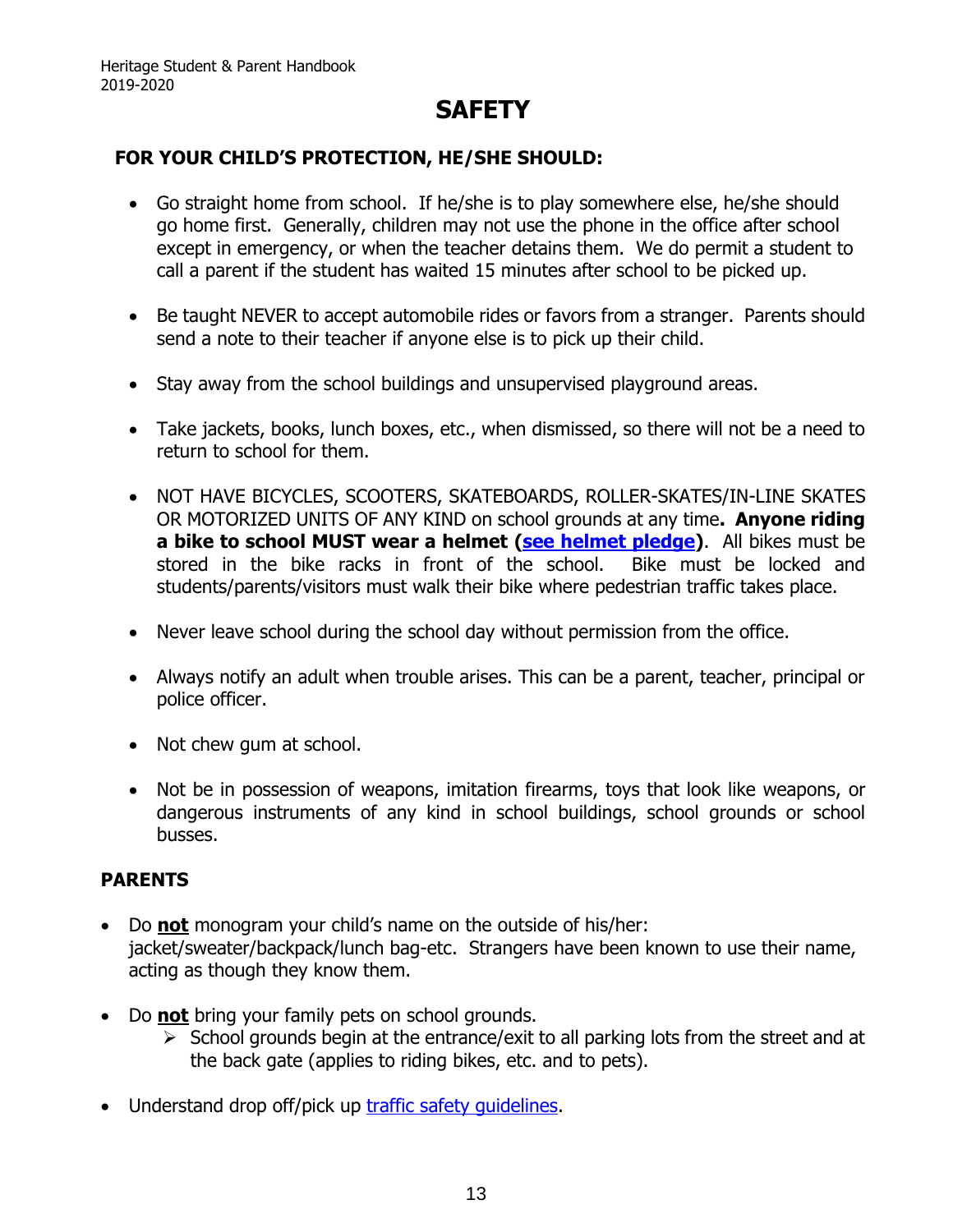# **SAFETY**

### **STUDENT RIGHTS AND RULES FOR BEHAVIOR**

### **EACH PERSON HAS THE RIGHT TO…**

#### BE THEMSELVES

We will respect the unique qualities of each individual. We will adhere to the school dress code. We will not make hurtful or negative remarks about a person's physical appearance, ethnicity, religion, gender, language, dress, socio-economic status, academic performance, or any other personal characteristics. We will not put-down or tease anyone.

#### BE TREATED WITH COURTESY

We will show respect, courtesy, and good manners towards other people. We will not use name-calling, put-downs, obscene language, or abusive gestures. We will not harass, bully, or cut in front of another person. We will never exclude another student.

#### THEIR OWN PROPERTY

We will not take or cause damage to other people's property. We will not vandalize or destroy school property. We will leave all toys, candy, and personal belongings unrelated to classroom learning at home.

#### BE SAFE

We will not play rough, hit, kick, bite, trip, pinch, choke, poke, push, throw anything, or engage in any other form of physical abuse. We will not bully another person. We know that sexual harassment, drugs, and weapons are illegal and we will never bring them to school. We will follow all playground safety rules and we will always use playground equipment appropriately. We will not play tag, chasing games, hitting games, or any games involving throwing balls at other students.

#### AN ORDERLY ENVIRONMENT

We will follow all rules in the classroom and throughout the school at all times. We will walk quietly in the hallways. We will not run anywhere at the school except at P.E. or recess. We will not litter and I will always clean up after myself. We will not yell or have loud behavior. We will always be neat, we will not play in the restrooms, and we will never invade others' privacy.

### **RULES AGAINST "BULLYING"**

- 1. We will not bully others.
- 2. We will help ALL students who are bullied.
- 3. We will not exclude others.
- 4. When we know someone is bullied, we will tell an adult at school and at home.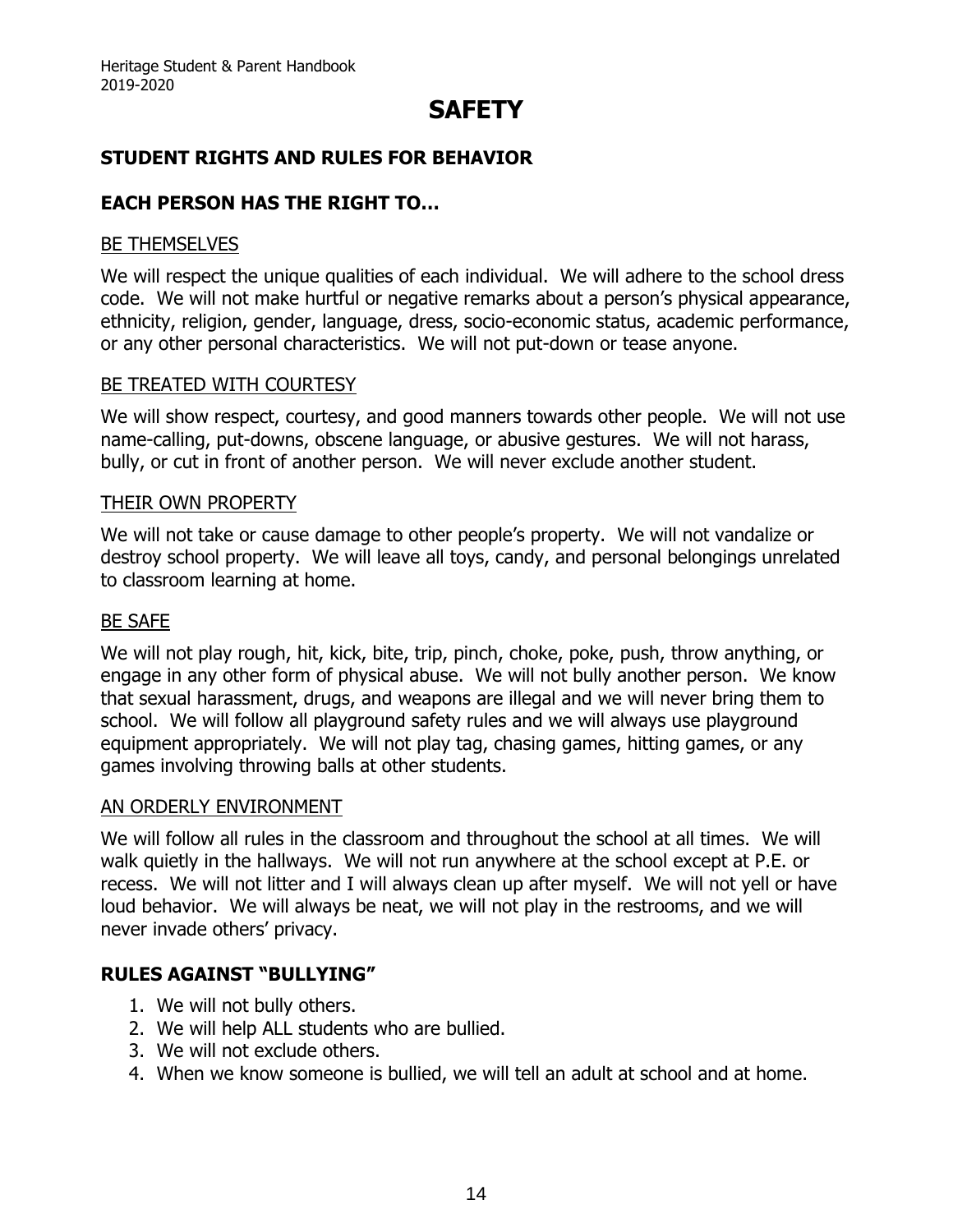### **DISASTER PROCEDURES**

<span id="page-17-0"></span>Established procedures are in place at Heritage Elementary School to handle disasters such as fire, earthquakes, bomb threats and/or dangerous intruders. Disaster preparedness drills are conducted on a routine basis and we are continuing to improve our strategies used to handle such emergencies.

It is important for parents, guardians and family members to know that in a real emergency, student will be released only to individuals listed on the Student Disaster Information Card.

**Be sure to update your emergency information** in the Health Office if there are any changes during the school year. In most cases students will be released at the back gate, which will serve as a reunion center.

For additional information in a real emergency, refer to our school webpage at **Heritage** [Elementary Website](http://schools.cvesd.org/schools/heritage/Pages/home.aspx#.WzmoXH4nYdQ) or check our social media pages on Facebook [\(https://www.facebook.com/CV.Heritage.Hawks\)](https://www.facebook.com/CV.Heritage.Hawks) and Twitter (@HeritageHawks).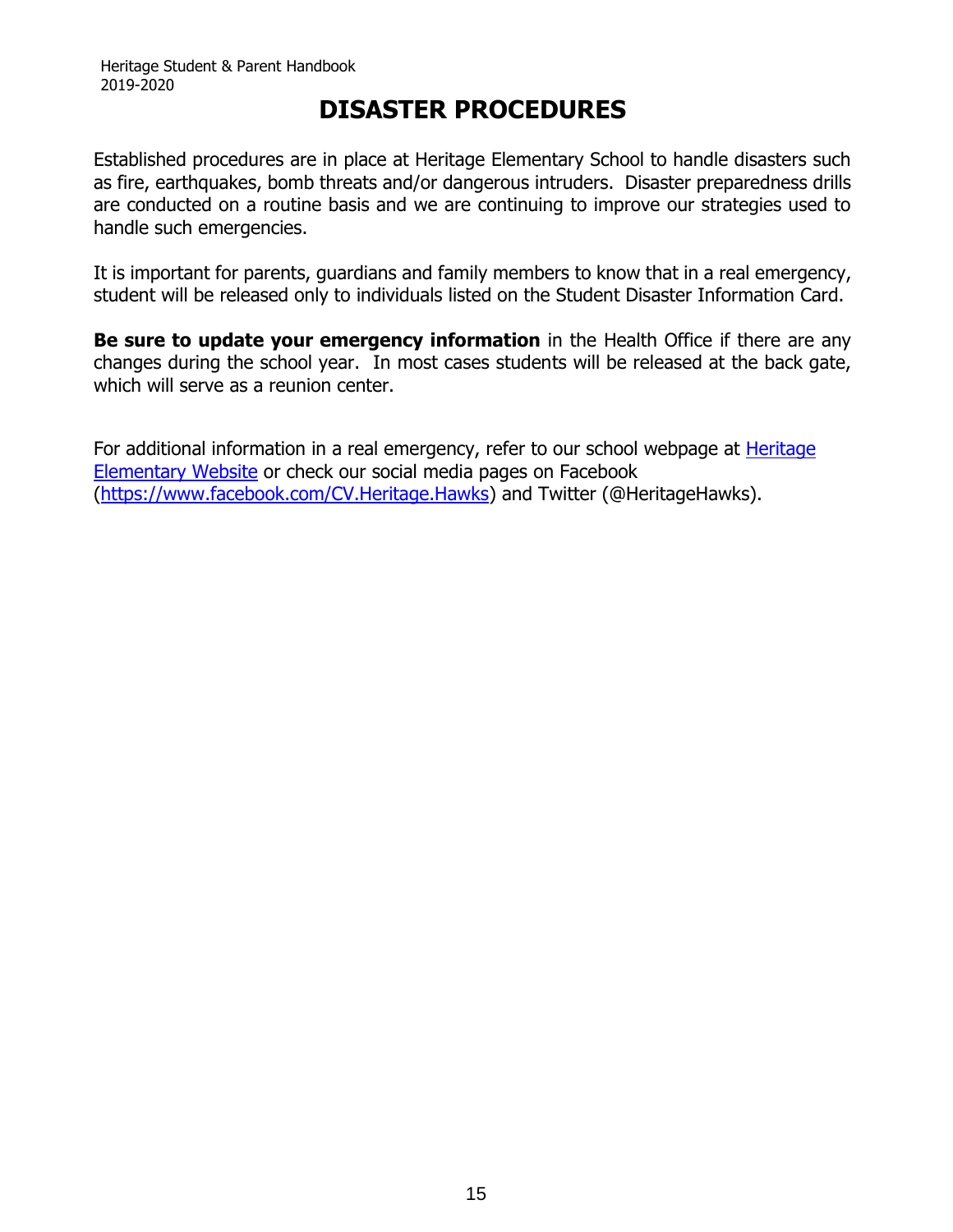### **ACADEMIC PROGRAMS**

### <span id="page-18-0"></span>**ACADEMIC STANDARDS**

It is our motto at Heritage Elementary that all students are gifted. Our strong academic program is designed to meet the needs of our diverse student population. Heritage is a place where students are nurtured and guided by staff to take responsibility for their own learning opportunities. Heritage Elementary prides itself in teamwork and excellence. The Principal and staff have established a climate of success. A strong academic program tightly aligned to the standards with high expectations is in place for all students.

Curriculum and Instruction are centered on the California Common Core State Standards (CCSS) and are focused to ensure that every student will be able to achieve academic success. A multitude of instructional techniques and approaches are incorporated into the curriculum, including science and technology, and the visual and performing arts to accommodate the various learning styles of our students, as they journey toward mastery of basic, as well as higher level critical thinking skills so necessary in life.

### **\*To access the California CCS Standards go to [www.cde.ca.gov/ci](http://www.cde.ca.gov/ci)**

### **DUAL LANGUAGE IMMERSION**

Heritage School offers a Dual Language Immersion Program for grades K-6<sup>th</sup>. The goal of our program is to develop Bilingualism and Biliteracy. Students acquire high levels of English and Spanish language proficiency while meeting academic content standards in both languages. Students develop understanding and appreciation of other cultures in our society.

**The Model:** Our DLIP is a 90/10 model K-6<sup>th</sup> that is aligned to successful research studied instructional models.

### **VAPA Teacher Collaboration**

Heritage Elementary has established time during the school day for teachers to meet as grade level teams for professional development, data analysis, and to plan instruction. During this time, students receive enrichment in Art, Music, Drama, Dance and/or PE.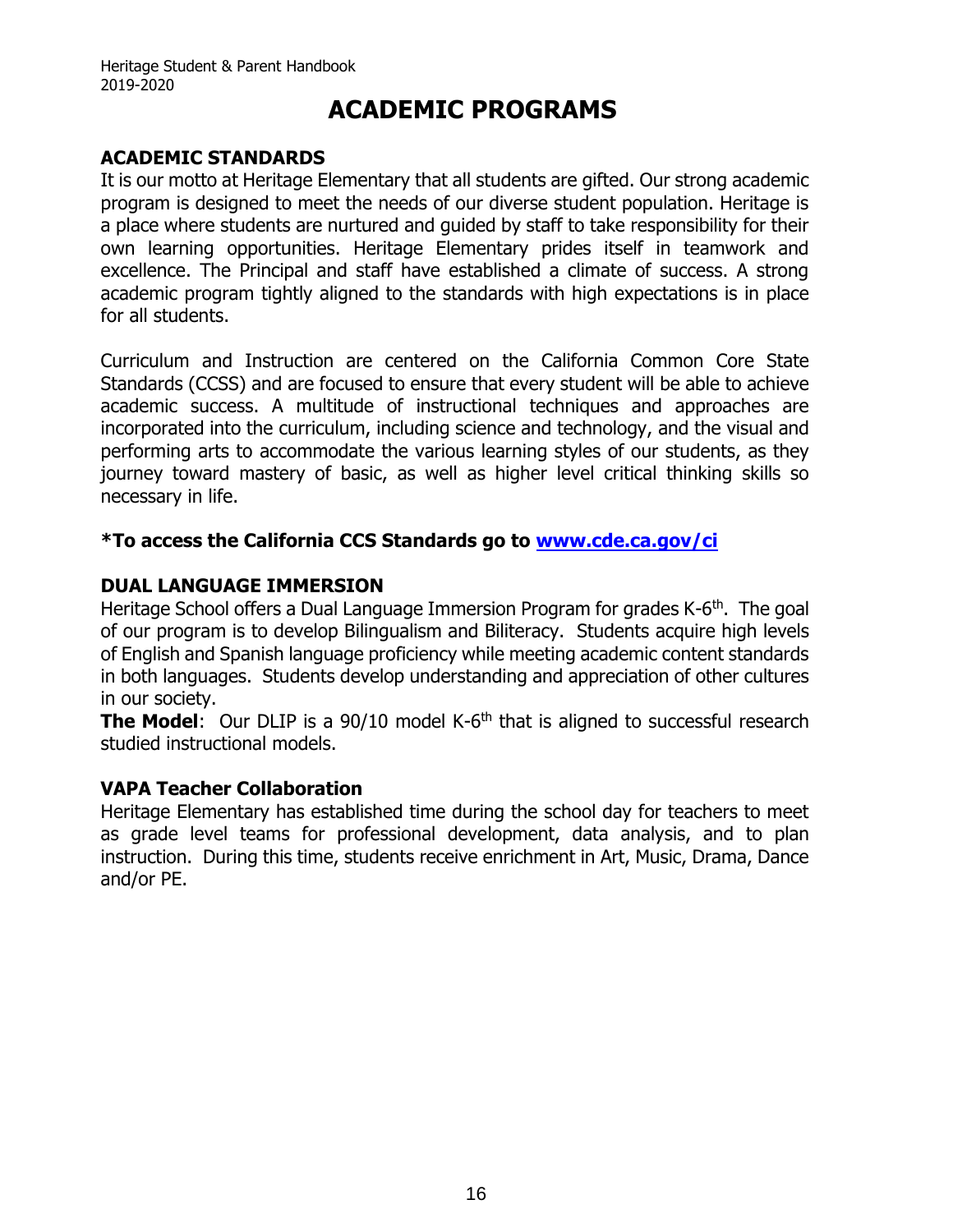# **EXTRA CURRICULAR PROGRAMS**

### <span id="page-19-0"></span>**STUDENT LEADERSHIP**

Students are given leadership opportunities by participating in the following; Safety Patrol, Morning Broadcasting, Peace Patrol, and facilitators of our Friday morning assembly and in serving as classroom and office volunteers.

### **PARENT INVOLVEMENT**

Research shows that the main attribute to a child's success at school is parent involvement at home and at school. Our parents are highly involved and are an integral part of the school culture. Our parents are actively participating in our School Site Council (SSC), Parent Teacher Organization (PTO) and English Language Advisory Committee (ELAC). There are many fundraisers and social events sponsored during the school year such as our Back to School Picnic, Scholastics Book Fair, Dances and many more. Please call our school office for more information.

### **ASSEMBLIES**

In an effort to build a learning community, all students, teachers, staff and parents come together to celebrate learning in our school environment on the LAST Friday of the month.

To foster a positive and safe learning environment, we celebrate quarterly with A.C.E. Awards for students who have demonstrated Academic **A**chievement, Outstanding **C**itizenship, and Outstanding **E**ffort.

Per school policy, balloons are not permitted on campus under any circumstances.

### **KHRTG BROADCAST**

Our live close circuit broadcast is a source of communication lead by students 2 times a week.

### **SAFETY PATROL**

Provides pedestrian safety for students and parents.

### **GATE**

Gifted and Talented students are identified and provided with leadership and enrichment. activities

### **PEACE PATROL**

Provides conflict resolution and peer mediation during K-5 recess.

### **SPORTS**

Heritage Elementary School offers opportunities for students to participate in the district sports leagues. Students in grades 4-6 have an opportunity to try-out for our soccer and basketball teams. Games and practices occur after school. Some travel may be required.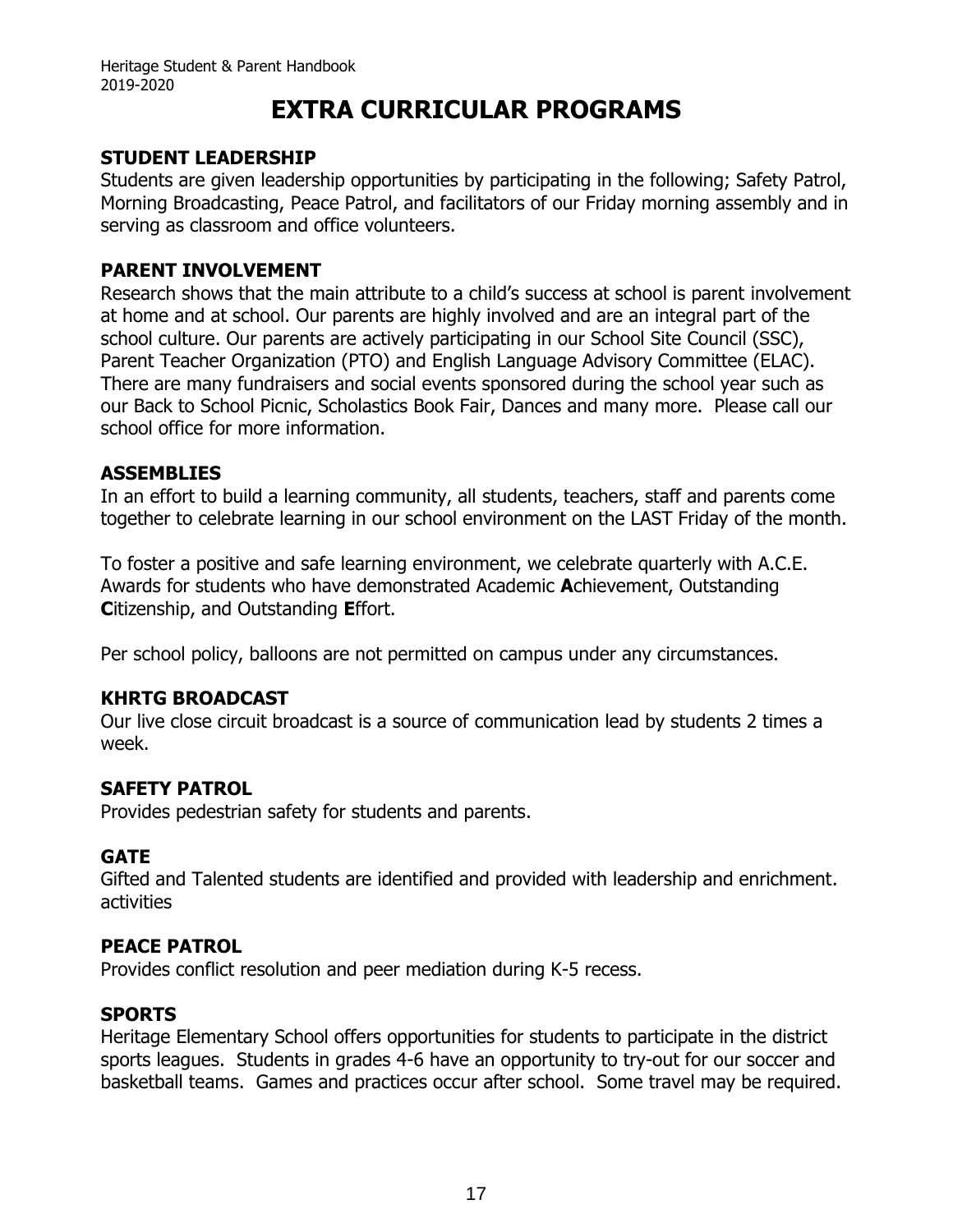# **VISITORS AND VOLUNTEERS**

<span id="page-20-0"></span>Heritage is a locked campus and screens all visitors for the safety of our students and staff. Interruption during instruction time is not permitted. Prior arrangements must be made with teachers during non-instruction time for volunteering and visiting (before and after school).

#### **Teachers must begin teaching promptly at 7:45 am. Please honor instructional time by not engaging in discussions regarding your child's needs from 7:45 am to 2:15 pm.**

All volunteers and visitors must sign in the school office, **present a VALID Driver's License or ID** and wear an identifying badge or sticker name tag with the current date.

### **VOLUNTEERS**

All persons who volunteer at a school site and are in contact with students must have a current tuberculin test on file at their school site. **This includes field trip chaperones**. The test must be retaken every four years. Please see the school secretary for a list of times and sites within the district where you may obtain the test free of charge. In addition, **all volunteers must have teacher approval before working on an assigned day.**

All volunteers working with students on a regular basis (more than one day per week) are required to be fingerprinted by the proper authorities. More information on how to obtain and submit fingerprints will be available in the school office.

Should you be injured while you are volunteering at one of our schools, you are covered by the District's worker's compensation program. It is extremely important that you report any injury to the school office immediately.

The State of California Education Code 35021 states that a person who is required to register as a sex offender pursuant to Penal Code 290 may not supervise students during any breakfast, school lunch, or any other nutrition period, or serve as a non-teaching volunteer aide.

Should you have any questions or need additional information, please do not hesitate to contact the school office.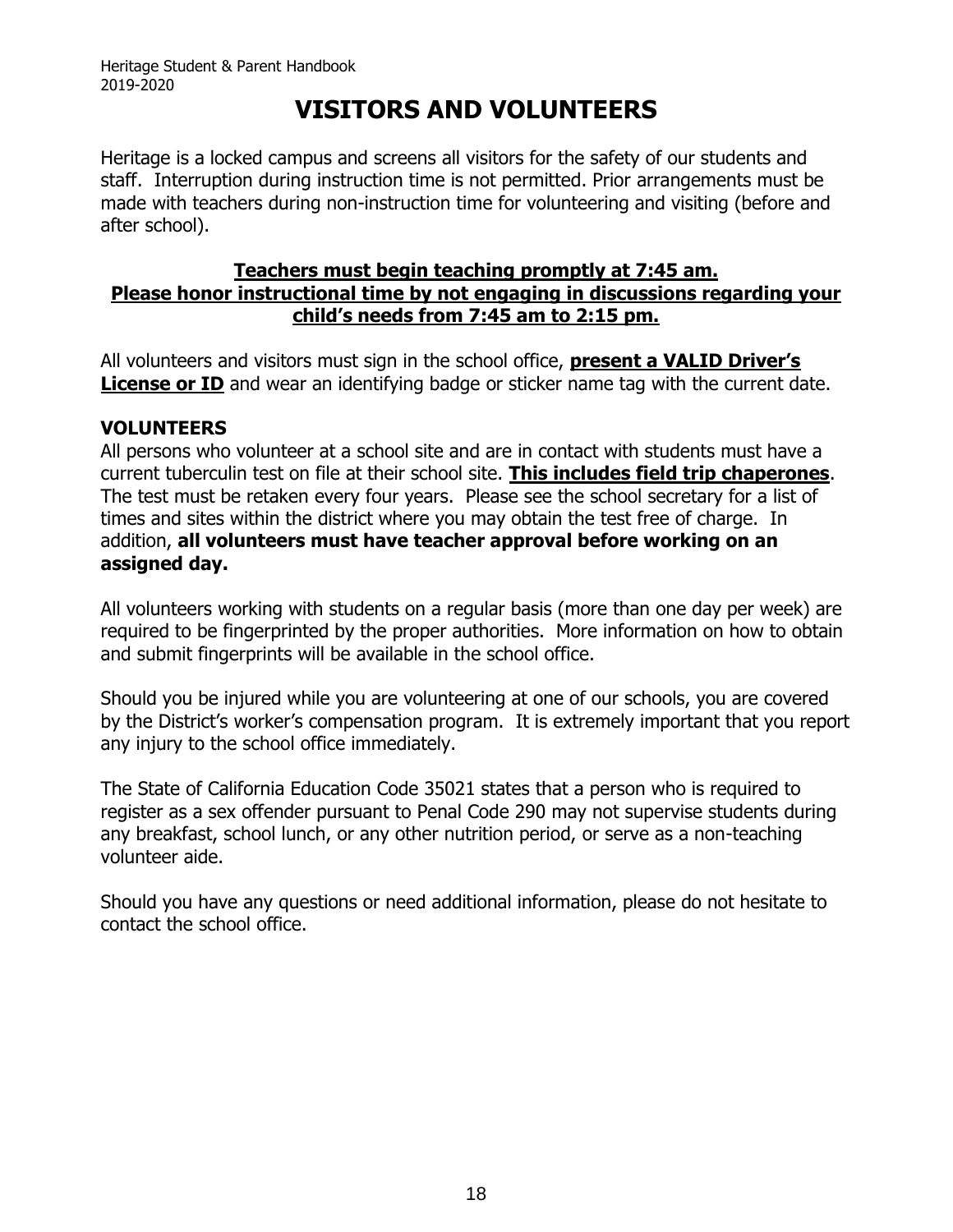### **FAMILY RESOURCES**

### <span id="page-21-0"></span>**ON-SITE CHILD CARE**

**Chula Vista YMCA** provides on-site childcare before and after school. Hours: 6:00 am to 6:30 pm For more information contact:

**South Bay YMCA** 1201 Paseo Magada Chula Vista, CA 91910

(619) 421-8805

### **DASH**

The City of Chula Vista along with South Bay Family YMCA conduct the DASH (Dynamic After School Hours) Program here at Heritage. This free program provides structured after school activities, including sports clinics, arts and crafts, cooperative games, and traditional playground games for 1st-6th grade students.

#### **Please remember that DASH is not a daycare and children may sign themselves**

**in and out**. Registration for DASH must be submitted by parents. Enrollment is determined by a lottery draw. Students must be picked up promptly after DASH is over.

Hours: Monday-Thursday: 2:15pm - 4:15pm (2 hour block) Friday & Modified Days: 12:45 - 3:45 (3 hour block)

### **OTHER RESOURCES**

### **Fair Winds Family Resource Center**

Free Child and Family Services 1450 Loma Lane Chula Vista, CA 91911 (619) 420-0468

### **COMMUNITY PHONE NUMBERS: Area Code 619**

| Boys and Girls Club          | 421-4011 |
|------------------------------|----------|
| Chula Vista Recreation       | 409-5979 |
| Eastlake High School         | 397-3800 |
| Rancho del Rey Middle School | 397-2500 |
| Otay Ranch High School       | 591-5000 |
| La Petite Academy C.V.       | 421-0966 |
| Kids Depot                   | 656-0506 |